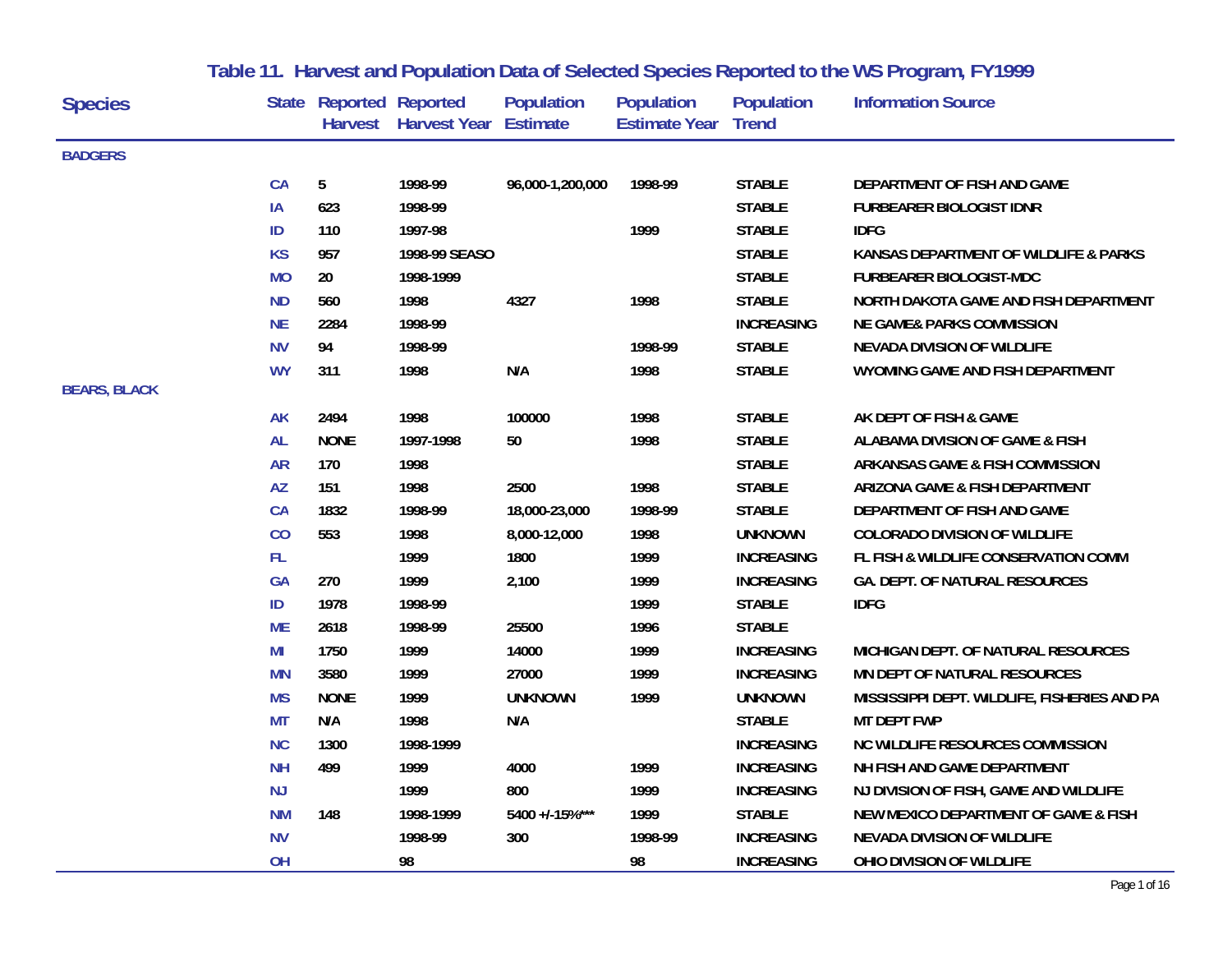| <b>Species</b>                |           | State Reported Reported | Harvest Harvest Year Estimate | <b>Population</b>  | <b>Population</b><br><b>Estimate Year Trend</b> | <b>Population</b> | <b>Information Source</b>                              |
|-------------------------------|-----------|-------------------------|-------------------------------|--------------------|-------------------------------------------------|-------------------|--------------------------------------------------------|
| <b>BEARS, BLACK</b>           |           |                         |                               |                    |                                                 |                   |                                                        |
|                               | <b>OK</b> | N/A                     | 1998-99                       | N/A                | 1998-99                                         | <b>INCREASING</b> | OKLAHOMA DEPT OF WILDLIFE CONSERVATION                 |
|                               | <b>OR</b> | 1053                    | 1998                          | $***$              | 1998                                            | <b>INCREASING</b> | OREGON DEPT OF FISH & WILDLIFE (ODF&W)                 |
|                               | PA        | 1740                    | 99                            | 10000              | 1999                                            | <b>STABLE</b>     | PENNSYLVANIA GAME COMMISSION                           |
|                               | <b>SC</b> | 19                      | 1998-1999                     | 250                | 1999                                            | <b>INCREASING</b> | S.C. DEPT. OF NATURAL RESOURCES                        |
|                               | <b>TN</b> | 108                     | 1998-99                       |                    | 1998-99                                         | <b>STABLE</b>     | TN WILDLIFE RESOURCES AGENCY                           |
|                               | <b>TX</b> |                         | 1899                          | <b>UNKNOWN</b>     | 1999                                            | <b>INCREASING</b> | TEXAS PARKS AND WILDLIFE DEPARTMENT                    |
|                               | UT        | 57                      | 1999                          | 1200               | 1999                                            | <b>INCREASING</b> | UTAH DIVISION OF WILDLIFE RESOURCES                    |
|                               | <b>VA</b> | 453                     | 1997-98                       | 4000               | 1998                                            | <b>INCREASING</b> | <b>VDGIF</b>                                           |
|                               | <b>VT</b> | 450                     | 1999                          | 3500               | 1999                                            | <b>INCREASING</b> | <b>VERMONT FISH AND WILDLIFE</b>                       |
|                               | <b>WA</b> | 1802                    | 1998                          | 30000              | 1997                                            | <b>INCREASING</b> | WA DEPT. OF FISH & WIDLIFE                             |
|                               | WI        | 2178                    | 1998                          | 14000              | 1998                                            | <b>STABLE</b>     | <b>WDNR</b>                                            |
|                               | <b>WV</b> | 1082                    | 1998                          | 7325               | 1998                                            | <b>INCREASING</b> | WV DIV. OF NATURAL RESOURCES                           |
|                               | <b>WY</b> | 197                     | 1998                          | N/A                | 1998                                            | <b>STABLE</b>     | WYOMING GAME AND FISH DEPARTMENT                       |
| <b>BEARS, BROWN</b>           |           |                         |                               |                    |                                                 |                   |                                                        |
| <b>BEARS, LOUISIANA BLACK</b> | <b>AK</b> | 1125                    | 1998                          | 32000              | 1998                                            | <b>STABLE</b>     | AK DEPT OF FISH & GAME                                 |
|                               |           |                         |                               |                    |                                                 |                   |                                                        |
| <b>BEAVERS</b>                | LA        |                         | 1998-1999                     | N/A                | N/A                                             |                   | STABLE/INCREAS LA DEPARTMENT OF WILDLIFE AND FISHERIES |
|                               | <b>AL</b> | <b>UNKNOW</b>           |                               | <b>UNKNOWN</b>     | 1998                                            | <b>INCREASING</b> | ALABAMA DIVISION OF GAME & FISH                        |
|                               | CA        | 313                     | 1998-99                       | 11,000-27,000      | 1998-99                                         | <b>STABLE</b>     | DEPARTMENT OF FISH AND GAME                            |
|                               | CO        | 670                     | 1998                          | <b>UNKNOWN</b>     | 1998                                            | <b>UNKNOWN</b>    | <b>COLORADO DIVISION OF WILDLIFE</b>                   |
|                               | <b>CT</b> | 708                     | 1998-1999                     | 5500               | 1998-1999                                       | <b>INCREASING</b> | CT DEPARTMENT OF ENVIRONMENTAL PROTECTI                |
|                               | <b>DE</b> | 443                     | 1999                          | N/A                | 1999                                            | <b>STABLE</b>     | <b>DELAWARE FISH &amp; WILDLIFE</b>                    |
|                               | FL.       | 64                      | 1999                          | <b>NO ESTIMATE</b> | 1999                                            | <b>STABLE</b>     | FL FISH & WILDLIFE CONSERVATION COMM                   |
|                               | <b>GA</b> | 6000                    | 1999                          |                    | 1999                                            | <b>INCREASING</b> | <b>GA. DEPT. OF NATURAL RESOURCES</b>                  |
|                               | IA        | 10098                   | 1998-99                       |                    |                                                 | <b>INCREASING</b> | <b>FURBEARER BIOLOGIST IDNR</b>                        |
|                               | ID        | 4086                    | 1997-98                       |                    | 1999                                            | <b>INCREASING</b> | <b>IDFG</b>                                            |
|                               | IN        | 2469                    | 1998-99                       | N/A                | 1999                                            | <b>STABLE</b>     | INDIANA DEPT OF NATURAL RESOURCES                      |
|                               | <b>KS</b> | 8606                    | 1998-99 SEASO                 |                    |                                                 | <b>INCREASING</b> | KANSAS DEPARTMENT OF WILDLIFE & PARKS                  |
|                               | <b>KY</b> |                         |                               |                    | 1998-99                                         | <b>INCREASING</b> | KY DEPT. FISH AND WILDLIFE RESOURCES                   |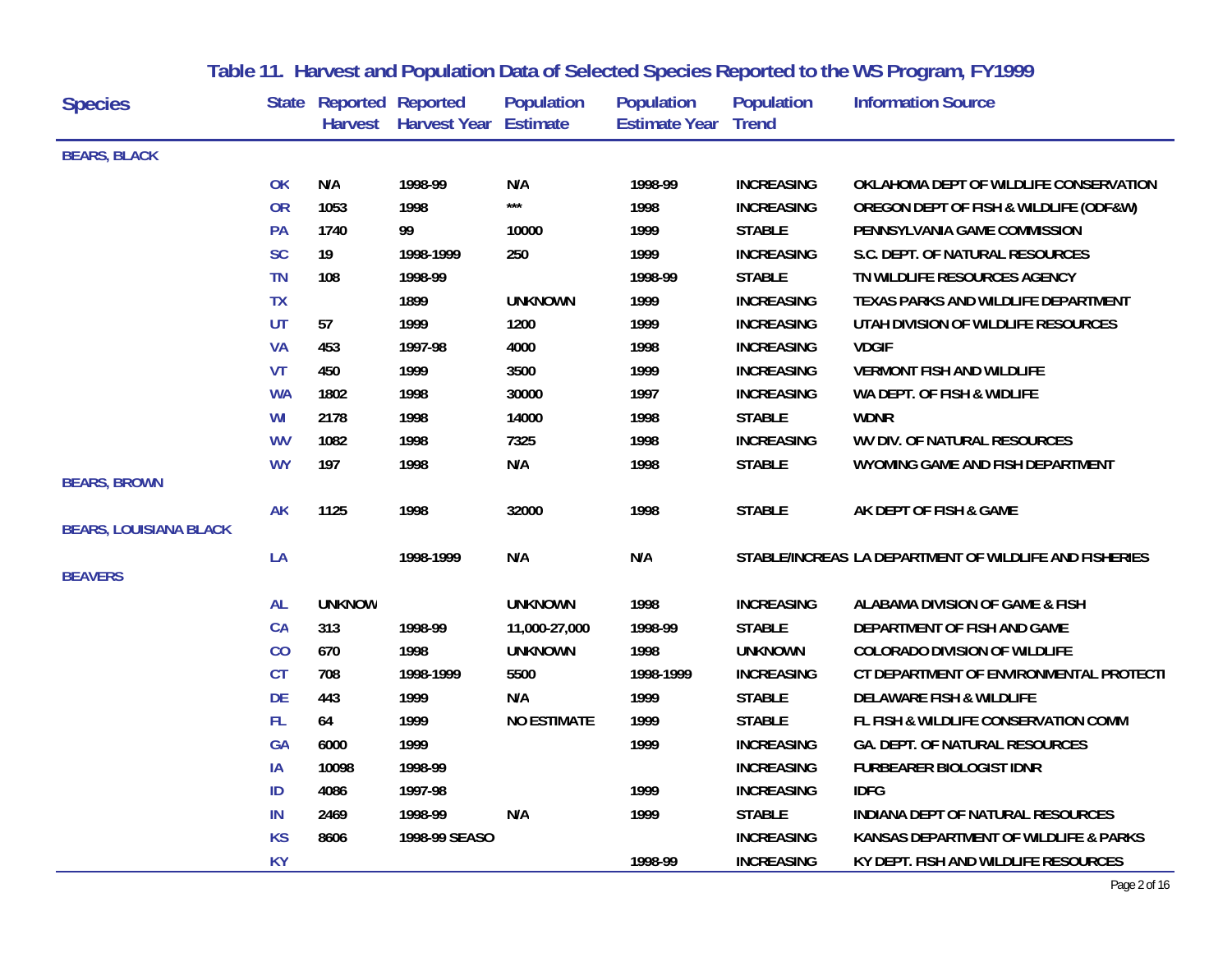| <b>Species</b>                |                | <b>State Reported Reported</b> | Harvest Harvest Year | <b>Population</b><br><b>Estimate</b> | <b>Population</b><br><b>Estimate Year Trend</b> | <b>Population</b> | <b>Information Source</b>                        |
|-------------------------------|----------------|--------------------------------|----------------------|--------------------------------------|-------------------------------------------------|-------------------|--------------------------------------------------|
| <b>BEAVERS</b>                |                |                                |                      |                                      |                                                 |                   |                                                  |
|                               | LA             | 4914                           | 1998-1999            | N/A                                  | N/A                                             | <b>INCREASING</b> | LA DEPARTMENT OF WILDLIFE AND FISHERIES          |
|                               | <b>MA</b>      | 114                            | 1998-1999            | 52500                                | 1999                                            | <b>INCREASING</b> | <b>MASS DIVISION OF FISHERIES &amp; WILDLIFE</b> |
|                               | <b>MD</b>      | N/A                            | 1999                 | <b>UNKNOWN</b>                       | 1999                                            | <b>INCREASING</b> | MDNR WILDLIFE & HERITAGE DIVISION                |
|                               | <b>ME</b>      | 10432                          | 1998-99              | 53000                                | 1996                                            | <b>STABLE</b>     |                                                  |
|                               | <b>MN</b>      | 94000                          | 1998-99              | 300000                               | 1999                                            | <b>STABLE</b>     | MN DEPT OF NATURAL RESOURCES                     |
|                               | <b>MO</b>      | 4849                           | 1998-1999            |                                      |                                                 | <b>STABLE</b>     | FURBEARER BIOLOGIST-MDC                          |
|                               | <b>MS</b>      | <b>UNKNOW</b>                  | 1999                 | <b>UNKNOWN</b>                       | 1999                                            | <b>UNKNOWN</b>    | MISSISSIPPI DEPT. WILDLIFE, FISHERIES AND PA     |
|                               | <b>ND</b>      | 12220                          | 1998                 | 27224                                | 1998                                            | <b>INCREASING</b> | NORTH DAKOTA GAME AND FISH DEPARTMENT            |
|                               | <b>NE</b>      | 20359                          | 1998-99              |                                      |                                                 | <b>INCREASING</b> | <b>NE GAME&amp; PARKS COMMISSION</b>             |
|                               | NJ             | 399                            | 1999                 | 850                                  | 1999                                            | <b>INCREASING</b> | NJ DIVISION OF FISH, GAME AND WILDLIFE           |
|                               | <b>NM</b>      | 30 <sup>°</sup>                | 1998-1999            | N/A                                  | 1999                                            | <b>STABLE</b>     | NEW MEXICO DEPARTMENT OF GAME & FISH             |
|                               | <b>NV</b>      | 421                            | 1998-99              |                                      | 1998-99                                         | <b>STABLE</b>     | <b>NEVADA DIVISION OF WILDLIFE</b>               |
|                               | OH             | 1594                           | 98                   | 23640                                | 98                                              | <b>INCREASING</b> | OHIO DIVISION OF WILDLIFE                        |
|                               | <b>OK</b>      | 980                            | 1998-99              | N/A                                  | 1998-99                                         | <b>INCREASING</b> | OKLAHOMA DEPT OF WILDLIFE CONSERVATION           |
|                               | <b>OR</b>      | 3037                           | 1998                 | $***$                                | 1998                                            | <b>INCREASING</b> | OREGON DEPT OF FISH & WILDLIFE (ODF&W)           |
|                               | R <sub>l</sub> | 72                             | 1998-1999            |                                      |                                                 | <b>INCREASING</b> | RHODE ISLAND DEPARTMENT OF ENVIRONMENT           |
|                               | <b>SC</b>      | 1942                           | 1998-1999            | N/A                                  | 1999                                            | <b>INCREASING</b> | S.C. DEPT. OF NATURAL RESOURCES                  |
|                               | <b>SD</b>      | 1108                           | <b>WINTER 98-99</b>  | 52041                                | 1998                                            | <b>INCREASING</b> | STATEWIDE POPULATION WORKING ESTIMATES           |
|                               | <b>TN</b>      |                                |                      |                                      | 1998-99                                         | <b>INCREASING</b> | TN WILDLIFE RESOURCES AGENCY                     |
|                               | <b>TX</b>      | 4246                           | 1899                 | <b>UNKNOWN</b>                       | 1999                                            | <b>INCREASING</b> | TEXAS PARKS AND WILDLIFE DEPARTMENT              |
|                               | <b>VA</b>      | 2975                           | 1998-99              |                                      | 1999                                            | <b>STABLE</b>     | <b>VDGIF</b>                                     |
|                               | <b>VT</b>      | 2341                           | 1999                 |                                      |                                                 |                   | <b>VERMONT FISH AND WILDLIFE</b>                 |
|                               | <b>WA</b>      | 4558                           | 1998                 |                                      |                                                 |                   | WA DEPT. OF FISH & WIDLIFE                       |
|                               | WI             | 36320                          | 1998                 | 80,000-100,000                       | 1998                                            | <b>STABLE</b>     | <b>WDNR</b>                                      |
|                               | <b>WV</b>      | 1621                           | 1998                 | N/A                                  |                                                 | <b>INCREASING</b> | WV DIV. OF NATURAL RESOURCES                     |
|                               | <b>WY</b>      | 1690                           | 1998                 | N/A                                  | 1998                                            | <b>INCREASING</b> | WYOMING GAME AND FISH DEPARTMENT                 |
| <b>BLACKBIRDS, RED-WINGED</b> |                |                                |                      |                                      |                                                 |                   |                                                  |
|                               | <b>WA</b>      |                                |                      |                                      | 1997                                            | <b>STABLE</b>     | <b>U.S. FISH &amp; WILDLIFE SERVICE</b>          |
| <b>BOARS, WILD</b>            |                |                                |                      |                                      |                                                 |                   |                                                  |
|                               | <b>WV</b>      | 58                             | 1998                 | N/A                                  |                                                 | <b>STABLE</b>     | WV DIV. OF NATURAL RESOURCES                     |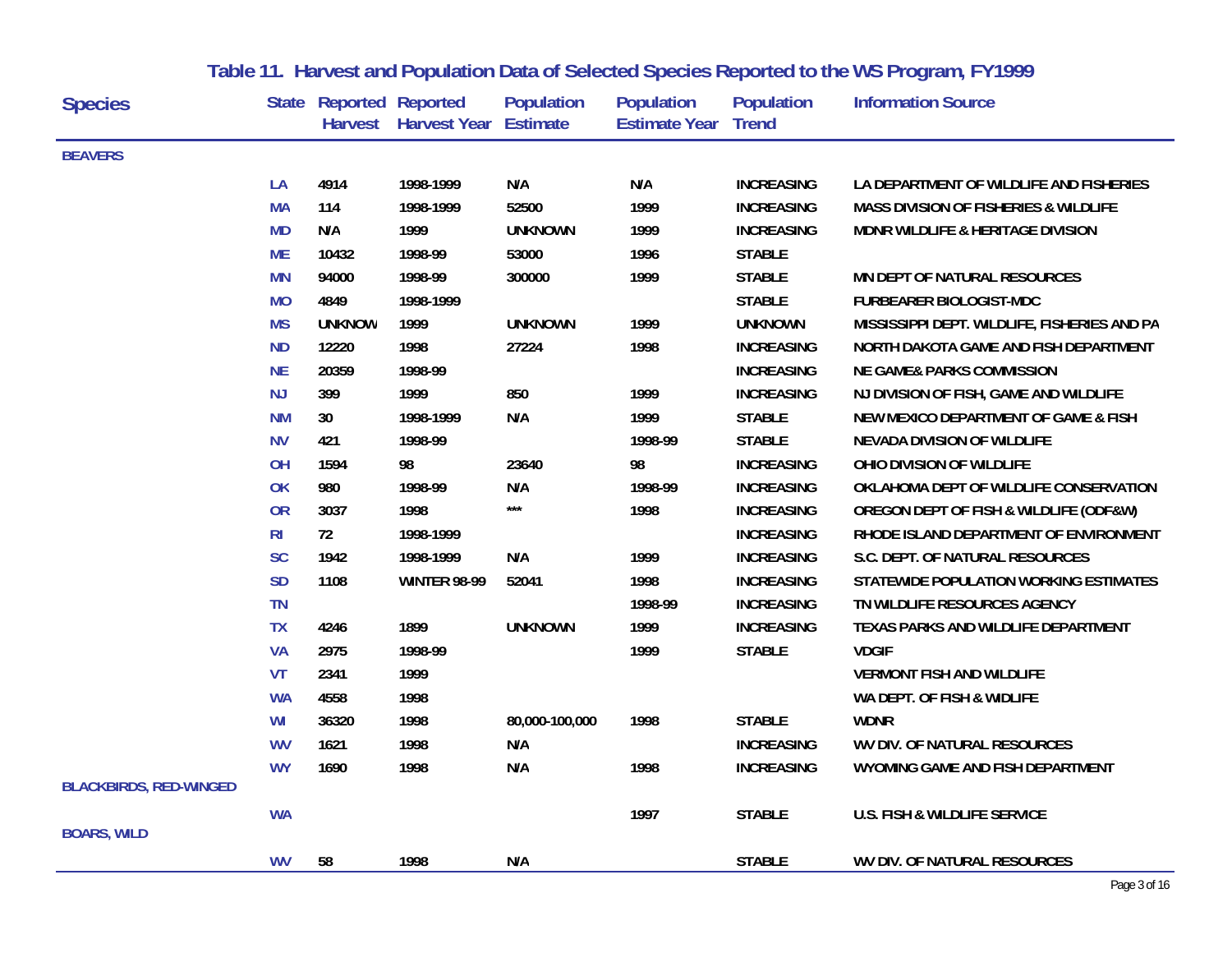| <b>Species</b> |           | <b>State Reported Reported</b> | Harvest Harvest Year Estimate | <b>Population</b>  | <b>Population</b><br><b>Estimate Year Trend</b> | <b>Population</b> | <b>Information Source</b>                        |
|----------------|-----------|--------------------------------|-------------------------------|--------------------|-------------------------------------------------|-------------------|--------------------------------------------------|
| <b>BOBCATS</b> |           |                                |                               |                    |                                                 |                   |                                                  |
|                | <b>AL</b> | 70                             | 1997-1998                     | 40000              | 1998                                            | <b>STABLE</b>     | ALABAMA DIVISION OF GAME & FISH                  |
|                | <b>AR</b> | 584                            | 1998-99                       |                    |                                                 | <b>STABLE</b>     | <b>ARKANSAS GAME &amp; FISH COMMISSION</b>       |
|                | <b>AZ</b> | 900                            | 1998-1999                     | 30000              | 1998-1999                                       | <b>STABLE</b>     | ARIZONA GAME & FISH DEPARTMENT                   |
|                | CA        | 190                            | 1998-99                       | 70,000-74,000      | 1998-99                                         | <b>STABLE</b>     | DEPARTMENT OF FISH AND GAME                      |
|                | CO        | 241                            | 1998                          | <b>UNKNOWN</b>     | 1998                                            | <b>UNKNOWN</b>    | <b>COLORADO DIVISION OF WILDLIFE</b>             |
|                | <b>CT</b> | <b>NONE</b>                    |                               |                    |                                                 |                   | CT DEPARTMENT OF ENVIRONMENTAL PROTECTI          |
|                | FL.       | 796                            | 1999                          | <b>NO ESTIMATE</b> | 1999                                            | <b>STABLE</b>     | FL FISH & WILDLIFE CONSERVATION COMM             |
|                | <b>GA</b> | 1000                           | 1999                          |                    | 1999                                            | <b>STABLE</b>     | GA. DEPT. OF NATURAL RESOURCES                   |
|                | ID        | 929                            | 1997-98                       |                    | 1999                                            | <b>STABLE</b>     | <b>IDFG</b>                                      |
|                | IL.       |                                | 1998-99                       |                    | 1998-99                                         | <b>STABLE</b>     | <b>FURBEARER BIOLOGIST - IDNR</b>                |
|                | <b>KS</b> | 3938                           | 1998-99 SEASO                 |                    |                                                 | <b>INCREASING</b> | KANSAS DEPARTMENT OF WILDLIFE & PARKS            |
|                | <b>KY</b> | 340                            | 1998-99                       |                    | 1998-99                                         | <b>INCREASING</b> | KY DEPT. FISH AND WILDLIFE RESOURCES             |
|                | LA        | 283                            | 1998-1999                     | N/A                | N/A                                             | <b>STABLE</b>     | LA DEPARTMENT OF WILDLIFE AND FISHERIES          |
|                | <b>MA</b> | 8                              | 1998-1999                     |                    | 1999                                            | <b>STABLE</b>     | <b>MASS DIVISION OF FISHERIES &amp; WILDLIFE</b> |
|                | <b>MD</b> | N/A                            | 1999                          | <b>UNKNOWN</b>     | 1999                                            | <b>INCREASING</b> | MDNR WILDLIFE & HERITAGE DIVISION                |
|                | <b>ME</b> | 150                            | 1998-99                       | 1800               | 1996                                            | <b>STABLE</b>     |                                                  |
|                | MI        | 1420                           | 1999                          | 4500               | 1999                                            | <b>STABLE</b>     | MICHIGAN DEPT. OF NATURAL RESOURCES              |
|                | <b>MO</b> | 889                            | 1998-1999                     |                    |                                                 | <b>STABLE</b>     | FURBEARER BIOLOGIST-MDC                          |
|                | <b>MS</b> | 10166                          | 1999                          | <b>UNKNOWN</b>     | 1999                                            | <b>UNKNOWN</b>    | MISSISSIPPI DEPT. WILDLIFE, FISHERIES AND PA     |
|                | <b>NC</b> | 78                             | 1998-1999                     |                    |                                                 | <b>INCREASING</b> | <b>NC WILDLIFE RESOURCES COMMISSION</b>          |
|                | <b>NE</b> | 396                            | 1998-99                       |                    |                                                 | <b>INCREASING</b> | <b>NE GAME&amp; PARKS COMMISSION</b>             |
|                | <b>NM</b> | 511                            | 1998-1999                     | N/A                | 1999                                            | <b>STABLE</b>     | NEW MEXICO DEPARTMENT OF GAME & FISH             |
|                | <b>NV</b> | 899                            | 1998-99                       |                    | 1998-99                                         | <b>INCREASING</b> | <b>NEVADA DIVISION OF WILDLIFE</b>               |
|                | OK        | 819                            | 1998-99                       | N/A                | 1998-99                                         | <b>INCREASING</b> | OKLAHOMA DEPT OF WILDLIFE CONSERVATION           |
|                | <b>OR</b> | 1475                           | 1998                          | ***                | 1998                                            | <b>STABLE</b>     | OREGON DEPT OF FISH & WILDLIFE (ODF&W)           |
|                | PA        | N/A                            | N/A                           | 3500               | 1999                                            | <b>INCREASING</b> | PENNSYLVANIA GAME COMMISSION                     |
|                | <b>SC</b> | 265                            | 1998-1999                     | N/A                | 1999                                            | <b>STABLE</b>     | S.C. DEPT. OF NATURAL RESOURCES                  |
|                | <b>SD</b> | 52                             | <b>WINTER 98-99</b>           | 4745               | 1998                                            | <b>INCREASING</b> | <b>BY COUNTY</b>                                 |
|                | <b>TN</b> |                                |                               |                    | 1998-99                                         | <b>INCREASING</b> | TN WILDLIFE RESOURCES AGENCY                     |
|                | <b>TX</b> | 5838                           | 1899                          | <b>UNKNOWN</b>     | 1999                                            | <b>STABLE</b>     | TEXAS PARKS AND WILDLIFE DEPARTMENT              |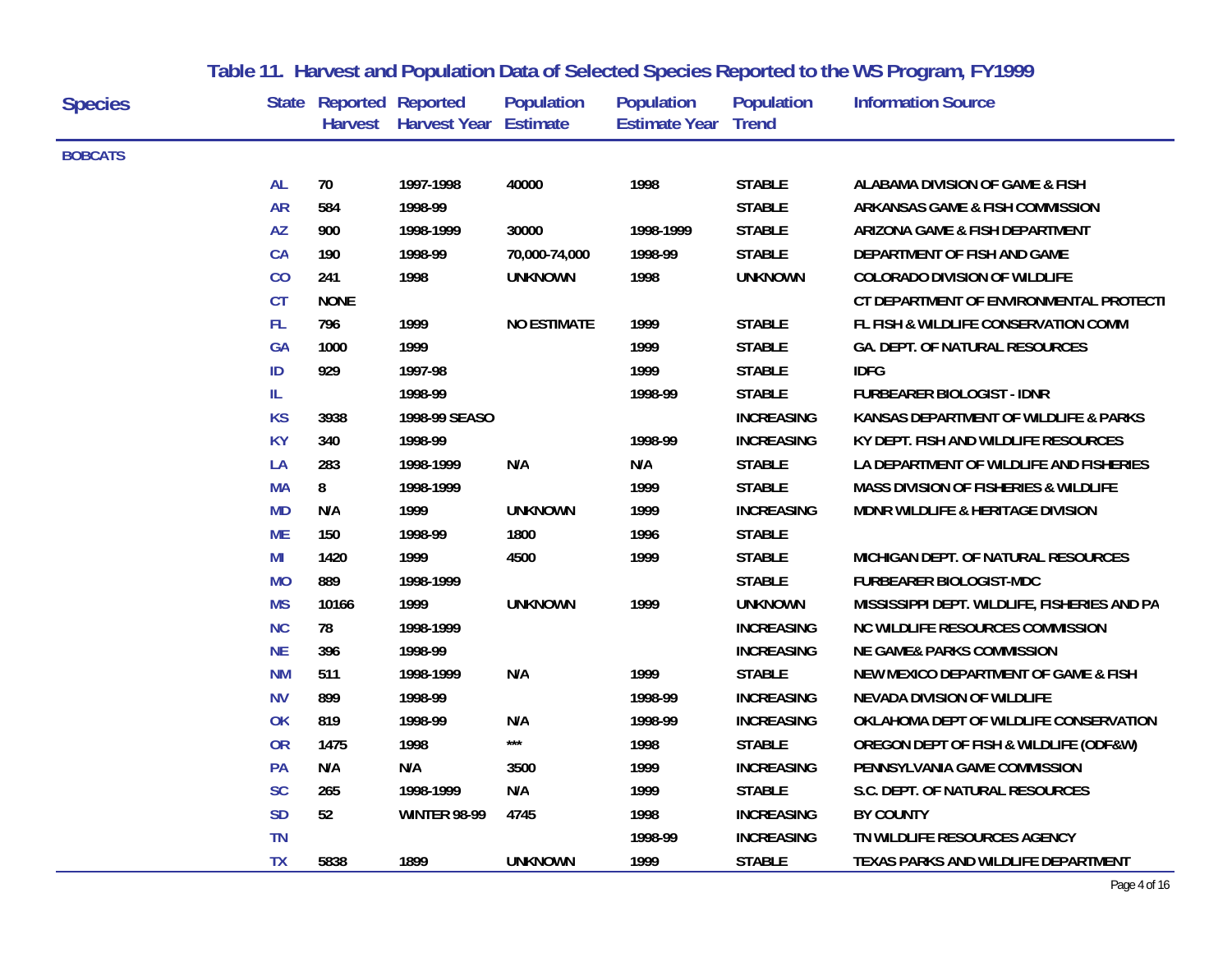| <b>Species</b>                    |           | <b>State Reported Reported</b> | Harvest Harvest Year Estimate | <b>Population</b>  | <b>Population</b><br><b>Estimate Year Trend</b> | <b>Population</b> | <b>Information Source</b>                        |
|-----------------------------------|-----------|--------------------------------|-------------------------------|--------------------|-------------------------------------------------|-------------------|--------------------------------------------------|
| <b>BOBCATS</b>                    |           |                                |                               |                    |                                                 |                   |                                                  |
|                                   | <b>VA</b> | 4872                           | 1997-98                       |                    | 1998                                            | <b>INCREASING</b> | <b>VDGIF</b>                                     |
|                                   | <b>WA</b> | 324                            | 1998                          |                    |                                                 |                   | WA DEPT. OF FISH & WIDLIFE                       |
|                                   | <b>WV</b> | 552                            | 1998                          | N/A                |                                                 | <b>STABLE</b>     | WV DIV. OF NATURAL RESOURCES                     |
|                                   | <b>WY</b> | 1177                           | 1998                          | N/A                | 1998                                            | <b>INCREASING</b> | WYOMING GAME AND FISH DEPARTMENT                 |
| <b>COOTS, HAWAIIAN (T&amp;E)</b>  |           |                                |                               |                    |                                                 |                   |                                                  |
|                                   | HI        |                                |                               | 3000               | 1999                                            | <b>STABLE</b>     | <b>U.S. FISH &amp; WIDLIFE SERVICE</b>           |
| <b>CORMORANTS, DOUBLE-CRESTED</b> |           |                                |                               |                    |                                                 |                   |                                                  |
|                                   | <b>NY</b> |                                |                               | 27000              | 1996                                            | <b>INCREASING</b> | NYS DEPARTMENT OF ENVIRONMENTAL CONSER           |
|                                   | <b>WA</b> |                                |                               |                    | 1997                                            | <b>INCREASING</b> | U.S. FISH & WILDLIFE SERVICE                     |
| <b>COYOTES</b>                    |           |                                |                               |                    |                                                 |                   |                                                  |
|                                   | <b>AK</b> |                                |                               |                    | 1998                                            | <b>UNKNOWN</b>    | AK DEPT OF FISH & GAME                           |
|                                   | <b>AL</b> | 23400                          | 1997-1998                     | 95000              | 1998                                            | <b>INCREASING</b> | ALABAMA DIVISION OF GAME & FISH                  |
|                                   | <b>AR</b> | 96                             | 1998-99                       |                    |                                                 | <b>STABLE</b>     | ARKANSAS GAME & FISH COMMISSION                  |
|                                   | <b>AZ</b> | 20000                          | 1998-1999                     | 180000             | 1998-1999                                       | <b>STABLE</b>     | ARIZONA GAME & FISH DEPARTMENT                   |
|                                   | CA        | 301                            | 1998-99                       | 154,000-775,000    | 1998-99                                         | <b>STABLE</b>     | DEPARTMENT OF FISH AND GAME                      |
|                                   | CO        | 25000                          | 1998                          | 75,000-150,000     | 1998                                            | <b>UNKNOWN</b>    | <b>COLORADO DIVISION OF WILDLIFE</b>             |
|                                   | <b>CT</b> | 136                            | 1998-1999                     | 3000               | 1998-1999                                       | <b>INCREASING</b> | CT DEPARTMENT OF ENVIRONMENTAL PROTECTI          |
|                                   | <b>DE</b> |                                | 1999                          | N/A                | 1999                                            | <b>STABLE</b>     | <b>DELAWARE FISH &amp; WILDLIFE</b>              |
|                                   | FL.       |                                | 1999                          | <b>NO ESTIMATE</b> | 1999                                            | <b>INCREASING</b> | FL FISH & WILDLIFE CONSERVATION COMM             |
|                                   | <b>GA</b> | 2500                           | 1999                          |                    | 1999                                            | <b>STABLE</b>     | GA. DEPT. OF NATURAL RESOURCES                   |
|                                   | IA        | 5968                           | 1998-99                       |                    |                                                 | <b>INCREASING</b> | <b>FURBEARER BIOLOGIST IDNR</b>                  |
|                                   | ID        | 1663                           | 1997-98                       |                    | 1999                                            | <b>STABLE</b>     | IDFG, STATE ADC BOARD, ID WS                     |
|                                   | IL        | 1505                           | 1998-99                       |                    | 1998-99                                         | <b>STABLE</b>     | <b>FURBEARER BIOLOGIST - IDNR</b>                |
|                                   | IN        | 940                            | 1998-99                       | N/A                | 1999                                            | <b>STABLE</b>     | INDIANA DEPT OF NATURAL RESOURCES                |
|                                   | <b>KS</b> | 12125                          | 1998-99 SEASO                 |                    |                                                 | <b>INCREASING</b> | KANSAS DEPARTMENT OF WILDLIFE & PARKS            |
|                                   | <b>KY</b> |                                |                               |                    | 1998-99                                         | <b>INCREASING</b> | KY DEPT. FISH AND WILDLIFE RESOURCES             |
|                                   | LA        | 26                             | 1998-1999                     | N/A                | N/A                                             | <b>STABLE</b>     | LA DEPARTMENT OF WILDLIFE AND FISHERIES          |
|                                   | <b>MA</b> | 97                             | 1998-1999                     |                    | 1999                                            | <b>INCREASING</b> | <b>MASS DIVISION OF FISHERIES &amp; WILDLIFE</b> |
|                                   | <b>MD</b> | N/A                            | 1999                          | <b>UNKNOWN</b>     | 1999                                            | <b>INCREASING</b> | MDNR WILDLIFE & HERITAGE DIVISION                |
|                                   | <b>ME</b> | 2379                           | 1998-99                       | 13750              | 1996                                            | <b>STABLE</b>     |                                                  |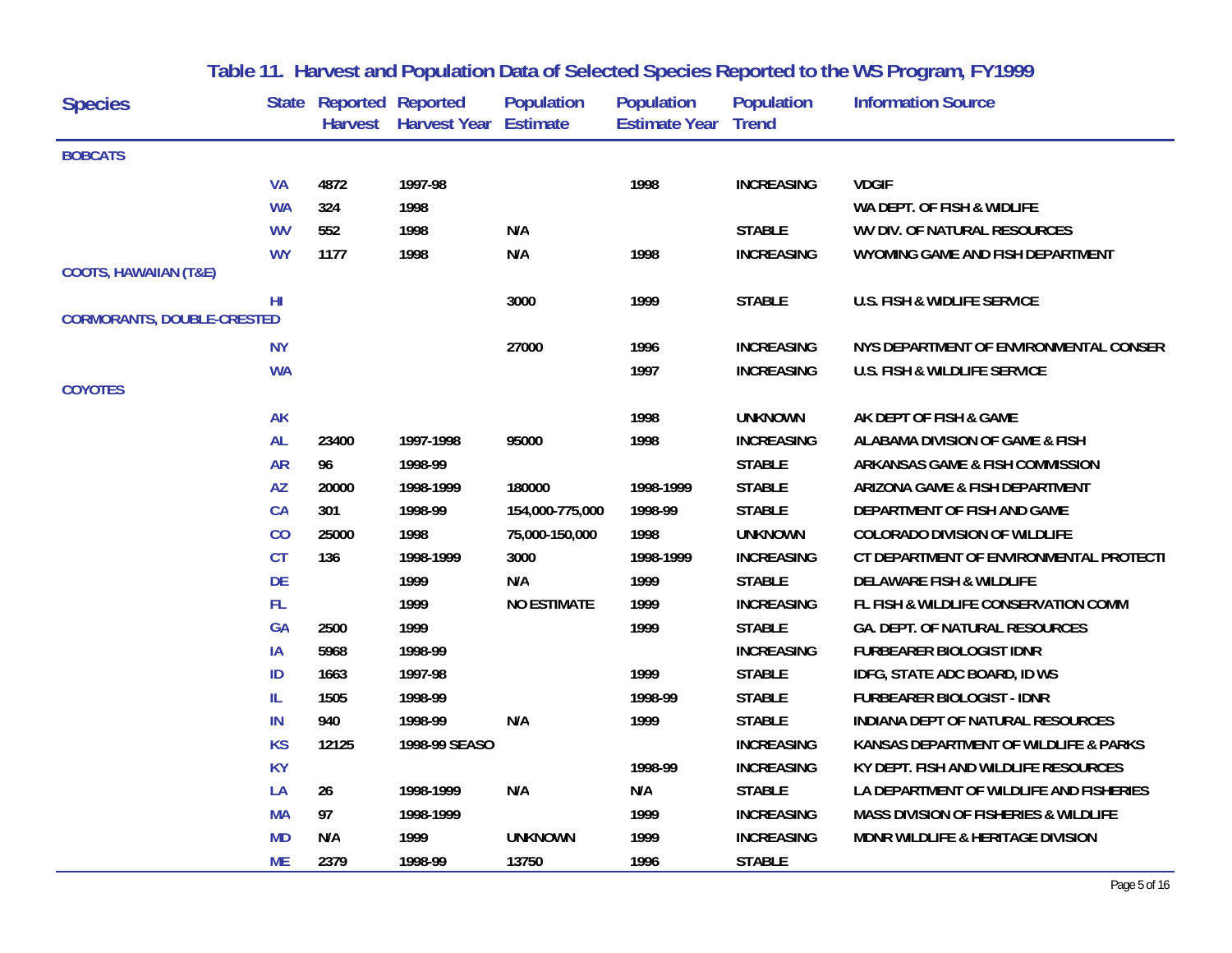| <b>Species</b>                 |                 | <b>State Reported Reported</b> | Harvest Harvest Year | <b>Population</b><br><b>Estimate</b> | <b>Population</b><br><b>Estimate Year Trend</b> | <b>Population</b> | <b>Information Source</b>                    |
|--------------------------------|-----------------|--------------------------------|----------------------|--------------------------------------|-------------------------------------------------|-------------------|----------------------------------------------|
| <b>COYOTES</b>                 |                 |                                |                      |                                      |                                                 |                   |                                              |
|                                | MI              | 15460                          | 1999                 | 150000+                              | 1999                                            | <b>STABLE</b>     | MICHIGAN DEPT. OF NATURAL RESOURCES          |
|                                | <b>MN</b>       | 16000                          | 1998-99              | N/A                                  | 1999                                            | <b>STABLE</b>     | MN DEPT OF NATURAL RESOURCES                 |
|                                | <b>MO</b>       | 410                            | 1998-1999            |                                      |                                                 | <b>STABLE</b>     | <b>FURBEARER BIOLOGIST-MDC</b>               |
|                                | <b>MS</b>       | 36940                          | 1999                 | <b>UNKNOWN</b>                       | 1999                                            | <b>UNKNOWN</b>    | MISSISSIPPI DEPT. WILDLIFE, FISHERIES AND PA |
|                                | <b>MT</b>       | N/A                            | 1998                 | N/A                                  |                                                 | <b>DECREASING</b> | <b>MT DEPT FWP</b>                           |
|                                | <b>NC</b>       | 100                            | 1998-1999            |                                      |                                                 | <b>INCREASING</b> | <b>NC WILDLIFE RESOURCES COMMISSION</b>      |
|                                | <b>ND</b>       | 4465                           | 1998                 | 26923                                | 1998                                            | <b>DECREASING</b> | NORTH DAKOTA GAME AND FISH DEPARTMENT        |
|                                | <b>NE</b>       | 28794                          | 1998-99              |                                      |                                                 | <b>STABLE</b>     | <b>NE GAME&amp; PARKS COMMISSION</b>         |
|                                | <b>NH</b>       | 318                            | 1999                 | 3500                                 | 1999                                            | <b>STABLE</b>     | NH FISH AND GAME DEPARTMENT                  |
|                                | <b>NJ</b>       | $\overline{7}$                 | 1999                 | 2000                                 | 1999                                            | <b>INCREASING</b> | NJ DIVISION OF FISH, GAME AND WILDLIFE       |
|                                | <b>NM</b>       | 488                            | 1998-1999            | N/A                                  | 1999                                            | <b>STABLE</b>     | NEW MEXICO DEPARTMENT OF GAME & FISH         |
|                                | <b>NV</b>       | 1003                           | 1998-99              |                                      | 1998-99                                         | <b>STABLE</b>     | <b>NEVADA DIVISION OF WILDLIFE</b>           |
|                                | OH              | 464                            | 98                   |                                      | 98                                              | <b>INCREASING</b> | OHIO DIVISION OF WILDLIFE                    |
|                                | OK              | 70                             | 1998-99              | N/A                                  | 1998-99                                         | <b>INCREASING</b> | OKLAHOMA DEPT OF WILDLIFE CONSERVATION       |
|                                | <b>OR</b>       | 3048                           | 1998                 | ***                                  | 1998                                            | <b>INCREASING</b> | OREGON DEPT OF FISH & WILDLIFE (ODF&W)       |
|                                | PA              | 6074                           | 98-99                | 30000                                | 1999                                            | <b>STABLE</b>     | PENNSYLVANIA GAME COMMISSION                 |
|                                | R <sub>l</sub>  | $\overline{2}$                 | 1998-1999            |                                      |                                                 | <b>INCREASING</b> | RHODE ISLAND DEPARTMENT OF ENVIRONMENT       |
|                                | <b>SC</b>       | 193                            | 1998-1999            | N/A                                  | 1999                                            | <b>INCREASING</b> | S.C. DEPT. OF NATURAL RESOURCES              |
|                                | <b>SD</b>       | 2285                           | <b>WINTER 98-99</b>  | 67288                                | 1998                                            | <b>INCREASING</b> | SOUTH DAKOTA GAME, FISH AND PARKS            |
|                                | <b>TN</b>       |                                |                      |                                      | 1998-99                                         | <b>STABLE</b>     | TN WILDLIFE RESOURCES AGENCY                 |
|                                | <b>TX</b>       | 18447                          | 1899                 | <b>UNKNOWN</b>                       | 1999                                            | <b>INCREASING</b> | TEXAS PARKS AND WILDLIFE DEPARTMENT          |
|                                | UT              | 4340                           | 1998                 | 98600                                | 1998                                            | <b>STABLE</b>     | UTAH DIVISION OF WILDLIFE RESOURCES          |
|                                | <b>VA</b>       | 3739                           | 1997-98              |                                      | 1999                                            | <b>INCREASING</b> | <b>VDGIF</b>                                 |
|                                | VT              | 59                             | 1999                 | 3000                                 | 1999                                            | <b>STABLE</b>     | <b>VERMONT FISH AND WILDLIFE</b>             |
|                                | <b>WA</b>       | 922                            | 1998                 |                                      |                                                 |                   | WA DEPT. OF FISH & WIDLIFE                   |
|                                | <b>WV</b>       | 29                             | 1998                 | N/A                                  |                                                 | <b>INCREASING</b> | WV DIV. OF NATURAL RESOURCES                 |
|                                | <b>WY</b>       | 4572                           | 1998                 | N/A                                  | 1998                                            | <b>INCREASING</b> | WYOMING GAME AND FISH DEPARTMENT             |
| <b>DEER, AXIS</b>              |                 |                                |                      |                                      |                                                 |                   |                                              |
|                                | H <sub>II</sub> | 581                            | 1999                 |                                      |                                                 |                   | DEPT. OF LAND & NATURAL RESOURCES            |
| <b>DEER, PHILIPPINE SAMBAR</b> |                 |                                |                      |                                      |                                                 |                   |                                              |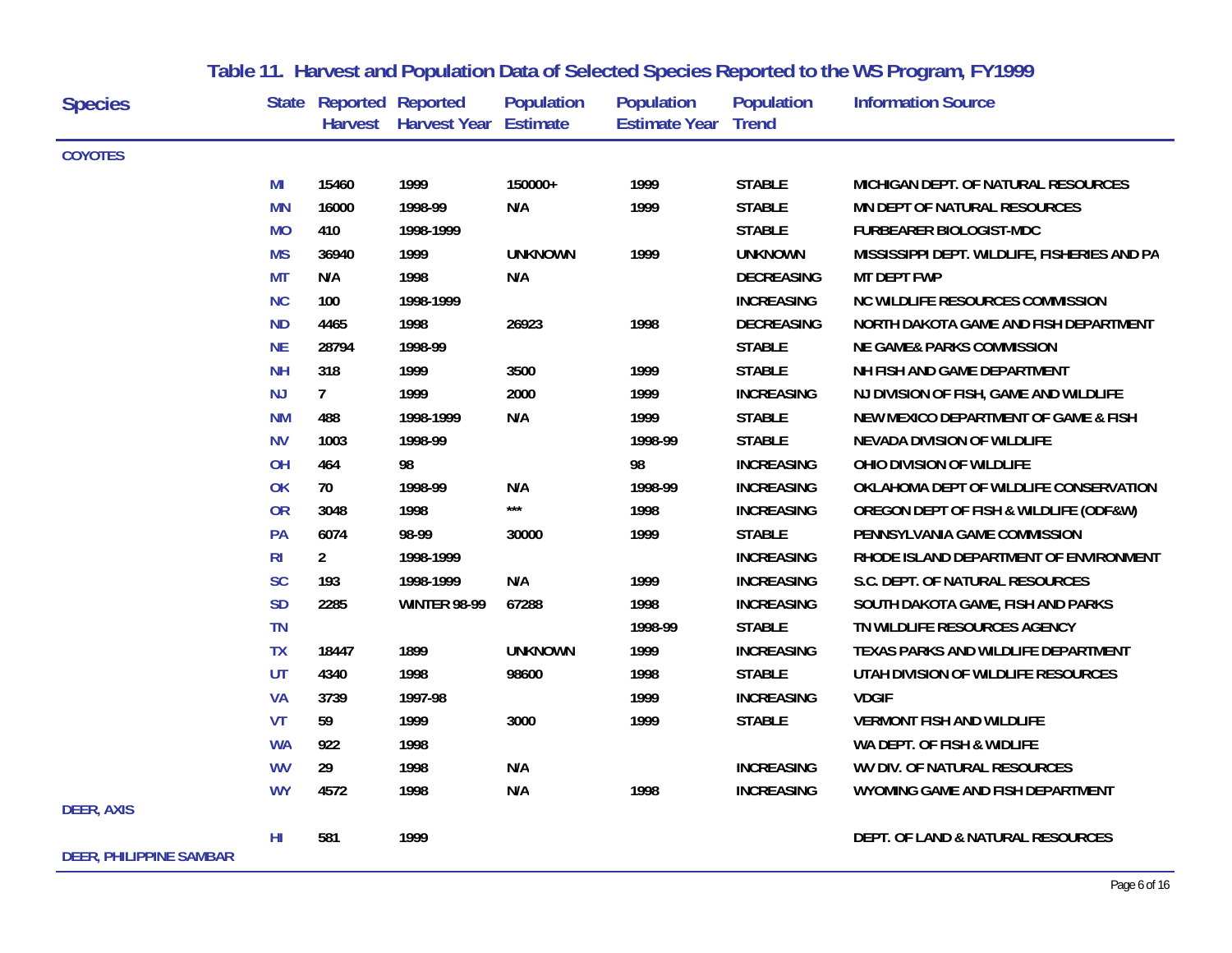| <b>Species</b>                   |           | State Reported Reported<br><b>Harvest</b> | <b>Harvest Year Estimate</b> | <b>Population</b>  | <b>Population</b><br><b>Estimate Year</b> | <b>Population</b><br><b>Trend</b> | <b>Information Source</b>                         |
|----------------------------------|-----------|-------------------------------------------|------------------------------|--------------------|-------------------------------------------|-----------------------------------|---------------------------------------------------|
| <b>DEER, PHILIPPINE SAMBAR</b>   |           |                                           |                              |                    |                                           |                                   |                                                   |
|                                  | GU        | 55                                        | 1999                         | <b>UNKNOWN</b>     | 1999                                      | <b>DECREASING</b>                 | <b>GU DIV OF AQUATIC &amp; WILDLIFE RESOURCES</b> |
| <b>DEER, WHITE-TAILED</b>        |           |                                           |                              |                    |                                           |                                   |                                                   |
|                                  | <b>AL</b> | 423400                                    | 1997-1998                    | 1600000            | 1998                                      | <b>STABLE</b>                     | ALABAMA DIVISION OF GAME & FISH                   |
|                                  | FL.       | 60553                                     | 1999                         | <b>NO ESTIMATE</b> | 1999                                      | <b>STABLE</b>                     | FL FISH & WILDLIFE CONSERVATION COMM              |
|                                  | <b>GA</b> | 450000                                    | 1999                         | 1300000            | 1999                                      | <b>STABLE</b>                     | GA. DEPT. OF NATURAL RESOURCES                    |
|                                  | IL.       | 135336                                    | 1998-99                      | 710000             | 1998-99                                   | <b>STABLE</b>                     | <b>GAME BIOLOGIST - IDNR</b>                      |
|                                  | <b>ME</b> | 28241                                     | 1998-99                      | 330000             | 1996                                      | <b>STABLE</b>                     |                                                   |
|                                  | <b>MN</b> | 168000                                    | 1999                         | 890000             | 1999                                      | <b>INCREASING</b>                 | MN DEPT OF NATURAL RESOURCES                      |
|                                  | <b>NH</b> | 10703                                     | 1999                         | 75-80,000          | 1999                                      | <b>DECREASING</b>                 | NH FISH AND GAME DEPARTMENT                       |
|                                  | <b>NJ</b> | 75398                                     | 1999                         | 178600             | 1998                                      | <b>DECREASING</b>                 | NJ DIVISION OF FISH, GAME AND WILDLIFE            |
|                                  | PA        | 377489                                    | 98-99                        | 1200000            | 1999                                      | <b>INCREASING</b>                 | PENNSYLVANIA GAME COMMISSION                      |
|                                  | <b>SC</b> | N/A                                       | 1998-1999                    | 750000             | 1999                                      | <b>INCREASING</b>                 | S.C. DEPT. OF NATURAL RESOURCES                   |
|                                  | <b>VA</b> | 311677                                    | 1997-98                      | 950000             | 1999                                      | <b>STABLE</b>                     | <b>VDGIF</b>                                      |
|                                  | VT        | 19783                                     | 1999                         | 145000             | 1999                                      | <b>INCREASING</b>                 | <b>VERMONT FISH AND WILDLIFE</b>                  |
|                                  | WI        | 407555                                    | 1998                         | 1500000            | 1998                                      | <b>INCREASING</b>                 | <b>WDNR</b>                                       |
|                                  | <b>WV</b> | 195810                                    | 1998                         | 890000             | 1998                                      | <b>STABLE</b>                     | WV DIV. OF NATURAL RESOURCES                      |
| <b>DOVE, SPOTTED</b>             |           |                                           |                              |                    |                                           |                                   |                                                   |
|                                  | HI        | 156                                       | 1999                         |                    |                                           |                                   | DEPT. OF LAND & NATURAL RESOURCES                 |
| <b>DOVE, ZEBRA</b>               |           |                                           |                              |                    |                                           |                                   |                                                   |
|                                  | HI        | 99                                        | 1999                         |                    |                                           |                                   | DEPT. OF LAND & NATURAL RESOURCES                 |
| <b>DUCKS, DABBLING/DIVING</b>    |           |                                           |                              |                    |                                           |                                   |                                                   |
|                                  | <b>AK</b> | 92289                                     | 1998                         | 6200000            | 1998                                      | <b>INCREASING</b>                 | U.S. FISH & WILDLIFE SERVICE                      |
| <b>DUCKS, HAWAIIAN (T&amp;E)</b> |           |                                           |                              |                    |                                           |                                   |                                                   |
|                                  | HI        |                                           |                              | 2500               | 1999                                      | <b>STABLE</b>                     | <b>U.S. FISH &amp; WILDLIFE SERVICE</b>           |
| <b>FISHERS</b>                   |           |                                           |                              |                    |                                           |                                   |                                                   |
|                                  | <b>MD</b> | N/A                                       | 1999                         | <b>UNKNOWN</b>     | 1999                                      | <b>INCREASING</b>                 | MDNR WILDLIFE & HERITAGE DIVISION                 |
|                                  | <b>WV</b> | 41                                        | 1998                         | N/A                |                                           | <b>STABLE</b>                     | WV DIV. OF NATURAL RESOURCES                      |
| <b>FOXES, GRAY</b>               |           |                                           |                              |                    |                                           |                                   |                                                   |
|                                  | CA        | 232                                       | 1998-99                      | 119,000-363,000    | 1998-99                                   | <b>STABLE</b>                     | DEPARTMENT OF FISH AND GAME                       |
|                                  | <b>CT</b> | 34                                        | 1998-1999                    | 1750               | 1998-1999                                 | <b>STABLE</b>                     | CT DEPARTMENT OF ENVIRONMENTAL PROTECTI           |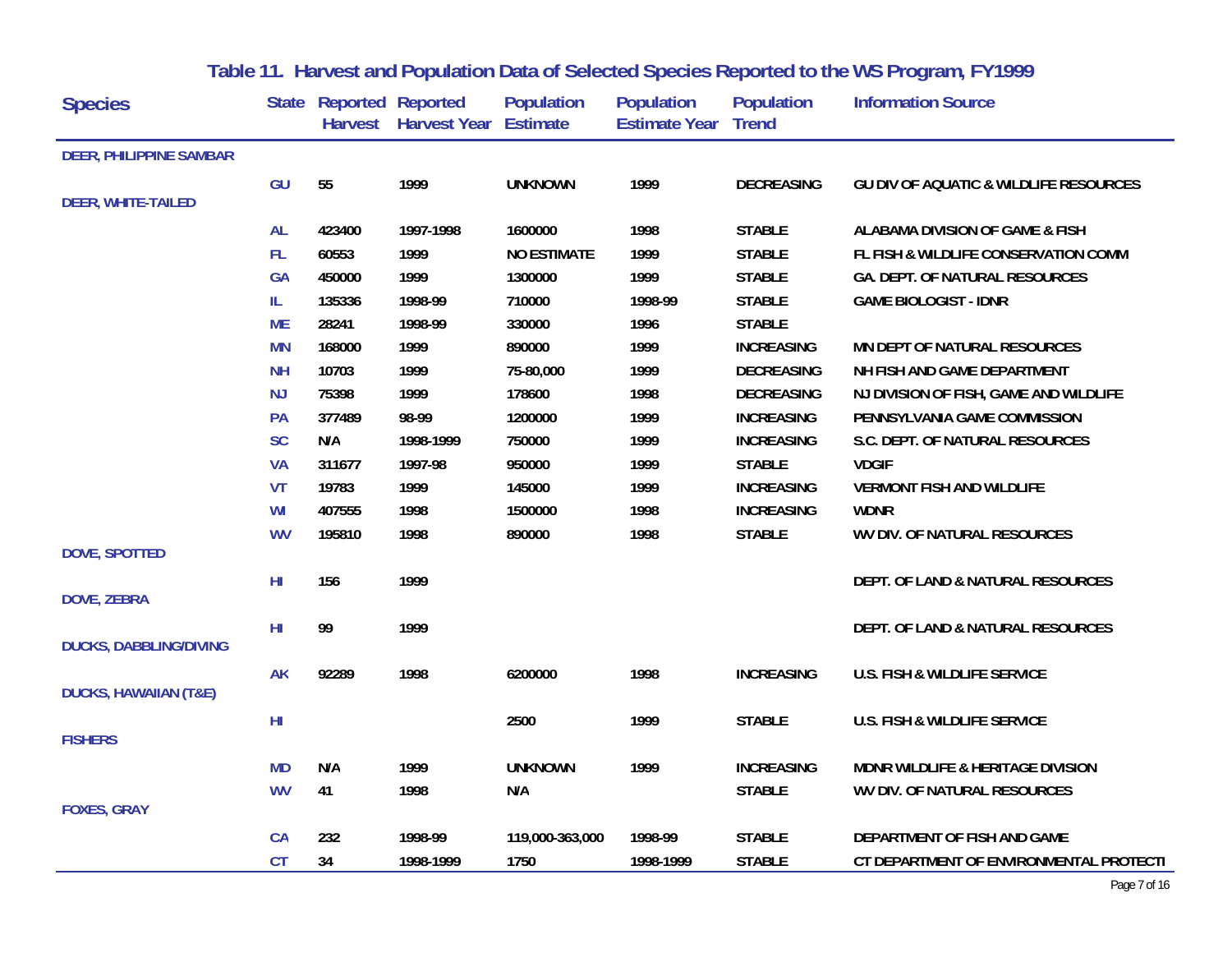| <b>Species</b>     |                | <b>State Reported Reported</b> | Harvest Harvest Year | <b>Population</b><br><b>Estimate</b> | <b>Population</b><br><b>Estimate Year Trend</b> | <b>Population</b> | <b>Information Source</b>                        |
|--------------------|----------------|--------------------------------|----------------------|--------------------------------------|-------------------------------------------------|-------------------|--------------------------------------------------|
|                    |                |                                |                      |                                      |                                                 |                   |                                                  |
| <b>FOXES, GRAY</b> |                |                                |                      |                                      |                                                 |                   |                                                  |
|                    | <b>DE</b>      | 66                             | 1999                 | N/A                                  | 1999                                            | <b>STABLE</b>     | <b>DELAWARE FISH &amp; WILDLIFE</b>              |
|                    | IA             | 691                            | 1998-99              |                                      |                                                 | <b>DECREASING</b> | <b>FURBEARER BIOLOGIST IDNR</b>                  |
|                    | IL.            | 72                             | 1998-99              |                                      | 1998-99                                         | <b>STABLE</b>     | <b>FURBEARER BIOLOGIST - IDNR</b>                |
|                    | IN             | 363                            | 1998-99              | N/A                                  | 1999                                            | <b>STABLE</b>     | INDIANA DEPT OF NATURAL RESOURCES                |
|                    | <b>KS</b>      | 152                            | 1998-99 SEASO        |                                      |                                                 | <b>STABLE</b>     | KANSAS DEPARTMENT OF WILDLIFE & PARKS            |
|                    | <b>KY</b>      |                                |                      |                                      | 1998-99                                         | <b>STABLE</b>     | KY DEPT. FISH AND WILDLIFE RESOURCES             |
|                    | <b>MA</b>      | 45                             | 1998-1999            |                                      | 1999                                            | <b>STABLE</b>     | <b>MASS DIVISION OF FISHERIES &amp; WILDLIFE</b> |
|                    | <b>MD</b>      | N/A                            | 1999                 | <b>UNKNOWN</b>                       | 1999                                            | <b>INCREASING</b> | <b>MDNR WILDLIFE &amp; HERITAGE DIVISION</b>     |
|                    | MI             | 3260                           | 1999                 | 140000                               | 1999                                            | <b>STABLE</b>     | MICHIGAN DEPT. OF NATURAL RESOURCES              |
|                    | <b>MO</b>      | 658                            | 1998-1999            |                                      |                                                 | <b>STABLE</b>     | FURBEARER BIOLOGIST-MDC                          |
|                    | <b>MS</b>      | 2009                           | 1999                 | <b>UNKNOWN</b>                       | 1999                                            | <b>UNKNOWN</b>    | MISSISSIPPI DEPT. WILDLIFE, FISHERIES AND PA     |
|                    | <b>NC</b>      | 73                             | 1998-1999            |                                      |                                                 | <b>INCREASING</b> | NC WILDLIFE RESOURCES COMMISSION                 |
|                    | <b>NM</b>      | 589                            | 1998-1999            | N/A                                  | 1999                                            | <b>STABLE</b>     | NEW MEXICO DEPARTMENT OF GAME & FISH             |
|                    | <b>NV</b>      | 318                            | 1998-99              |                                      | 1998-99                                         | <b>STABLE</b>     | <b>NEVADA DIVISION OF WILDLIFE</b>               |
|                    | OH             | 770                            | 98                   |                                      | 98                                              | <b>DECREASING</b> | OHIO DIVISION OF WILDLIFE                        |
|                    | OK             | 124                            | 1998-99              | N/A                                  | 1998-99                                         | <b>STABLE</b>     | OKLAHOMA DEPT OF WILDLIFE CONSERVATION           |
|                    | R <sub>l</sub> | 2 <sup>7</sup>                 | 1998-1999            |                                      |                                                 | <b>STABLE</b>     | RHODE ISLAND DEPARTMENT OF ENVIRONMENT           |
|                    | <b>TN</b>      |                                |                      |                                      | 1998-99                                         | <b>STABLE</b>     | TN WILDLIFE RESOURCES AGENCY                     |
|                    | <b>TX</b>      | 8709                           | 1899                 | <b>UNKNOWN</b>                       | 1999                                            | <b>STABLE</b>     | TEXAS PARKS AND WILDLIFE DEPARTMENT              |
|                    | <b>VA</b>      | 30816                          | 1997-98              |                                      | 1998                                            | <b>INCREASING</b> | <b>VDGIF</b>                                     |
|                    | <b>WV</b>      | 1111                           | 1998                 | N/A                                  |                                                 | <b>STABLE</b>     | WV DIV. OF NATURAL RESOURCES                     |
| <b>FOXES, KIT</b>  |                |                                |                      |                                      |                                                 |                   |                                                  |
|                    | <b>NV</b>      | 154                            | 1998-99              |                                      | 1998-99                                         | <b>STABLE</b>     | NEVADA DIVISION OF WILDLIFE                      |
| <b>FOXES, RED</b>  |                |                                |                      |                                      |                                                 |                   |                                                  |
|                    | <b>AK</b>      |                                |                      |                                      | 1998                                            | <b>UNKNOWN</b>    | AK DEPT OF FISH & GAME                           |
|                    | <b>CT</b>      | 49                             | 1998-1999            | 3250                                 | 1998-1999                                       | <b>STABLE</b>     | CT DEPARTMENT OF ENVIRONMENTAL PROTECTI          |
|                    | DE             |                                | 1999                 | N/A                                  | 1999                                            | <b>STABLE</b>     | <b>DELAWARE FISH &amp; WILDLIFE</b>              |
|                    | IA             | 11962                          | 1998-99              |                                      |                                                 | <b>DECREASING</b> | <b>FURBEARER BIOLOGIST IDNR</b>                  |
|                    | ID             | 2264                           | 1997-98              |                                      | 1999                                            | <b>STABLE</b>     | <b>IDFG</b>                                      |
|                    | IL.            | 670                            | 1998-99              |                                      | 1998-99                                         | <b>STABLE</b>     | <b>FURBEARER BIOLOGIST - IDNR</b>                |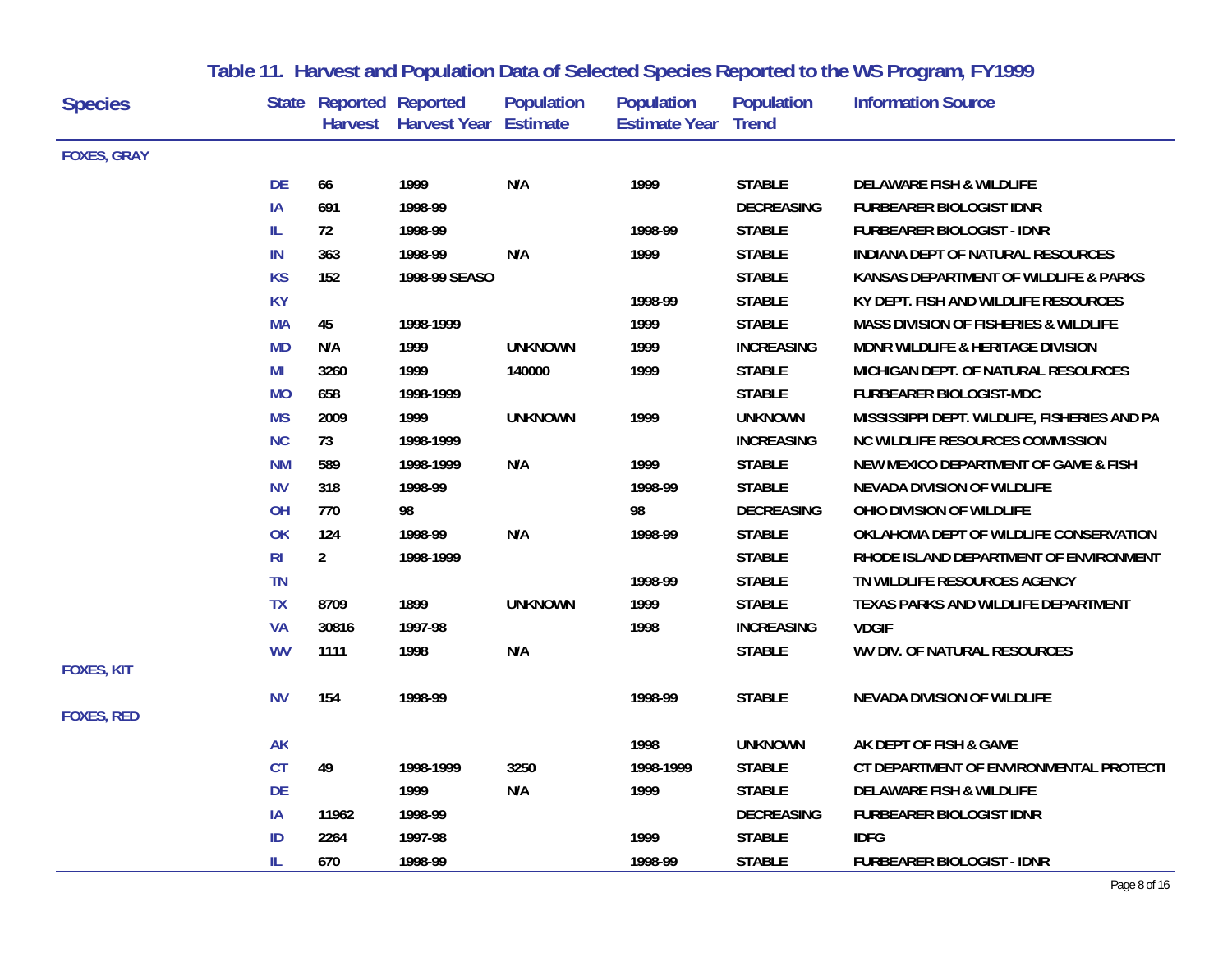| <b>Species</b>           |                 | <b>State Reported Reported</b> | Harvest Harvest Year | <b>Population</b><br><b>Estimate</b> | <b>Population</b><br><b>Estimate Year Trend</b> | <b>Population</b> | <b>Information Source</b>                        |
|--------------------------|-----------------|--------------------------------|----------------------|--------------------------------------|-------------------------------------------------|-------------------|--------------------------------------------------|
| <b>FOXES, RED</b>        |                 |                                |                      |                                      |                                                 |                   |                                                  |
|                          | IN              | 1125                           | 1998-99              | N/A                                  | 1999                                            | <b>STABLE</b>     | INDIANA DEPT OF NATURAL RESOURCES                |
|                          | <b>KS</b>       | 490                            | 1998-99 SEASO        |                                      |                                                 | <b>INCREASING</b> | KANSAS DEPARTMENT OF WILDLIFE & PARKS            |
|                          | <b>KY</b>       |                                |                      |                                      | 1998-99                                         | <b>STABLE</b>     | KY DEPT. FISH AND WILDLIFE RESOURCES             |
|                          | LA              | 14                             | 1998-1999            | N/A                                  | N/A                                             | <b>STABLE</b>     | LA DEPARTMENT OF WILDLIFE AND FISHERIES          |
|                          | <b>MA</b>       | 27                             | 1998-1999            |                                      | 1999                                            | <b>STABLE</b>     | <b>MASS DIVISION OF FISHERIES &amp; WILDLIFE</b> |
|                          | <b>MD</b>       | N/A                            | 1999                 | <b>UNKNOWN</b>                       | 1999                                            | <b>STABLE</b>     | <b>MDNR WILDLIFE &amp; HERITAGE DIVISION</b>     |
|                          | MI              | 10160                          | 1999                 | 250000                               | 1999                                            | <b>STABLE</b>     | MICHIGAN DEPT. OF NATURAL RESOURCES              |
|                          | <b>MO</b>       | 534                            | 1998-1999            |                                      |                                                 | <b>STABLE</b>     | <b>FURBEARER BIOLOGIST-MDC</b>                   |
|                          | <b>MS</b>       | 1233                           | 1999                 | <b>UNKNOWN</b>                       | 1999                                            | <b>UNKNOWN</b>    | MISSISSIPPI DEPT. WILDLIFE, FISHERIES AND PA     |
|                          | <b>MT</b>       | N/A                            | 1998                 | N/A                                  |                                                 | <b>STABLE</b>     | <b>MT DEPT FWP</b>                               |
|                          | <b>NC</b>       | 9                              | 1998-1999            |                                      |                                                 | <b>INCREASING</b> | <b>NC WILDLIFE RESOURCES COMMISSION</b>          |
|                          | <b>ND</b>       | 3086                           | 1998                 | 103987                               | 1998                                            | <b>DECREASING</b> | NORTH DAKOTA GAME AND FISH DEPARTMENT            |
|                          | <b>NE</b>       | 3760                           | 1998-99              |                                      |                                                 | <b>INCREASING</b> | <b>NE GAME&amp; PARKS COMMISSION</b>             |
|                          | OH              | 1547                           | 98                   |                                      | 98                                              | <b>DECREASING</b> | OHIO DIVISION OF WILDLIFE                        |
|                          | OK              | N/A                            | 1998-99              | N/A                                  | 1998-99                                         | <b>STABLE</b>     | OKLAHOMA DEPT OF WILDLIFE CONSERVATION           |
|                          | R <sub>l</sub>  | 8                              | 1998-1999            |                                      |                                                 | <b>STABLE</b>     | RHODE ISLAND DEPARTMENT OF ENVIRONMENT           |
|                          | <b>SD</b>       | 1731                           | <b>WINTER 98-99</b>  | 57332                                | 1998                                            | <b>DECREASING</b> |                                                  |
|                          | <b>TN</b>       |                                |                      |                                      | 1998-99                                         | <b>STABLE</b>     | TN WILDLIFE RESOURCES AGENCY                     |
|                          | <b>TX</b>       | 1600                           | 1899                 | <b>UNKNOWN</b>                       | 1999                                            | <b>STABLE</b>     | TEXAS PARKS AND WILDLIFE DEPARTMENT              |
|                          | UT              | 5602                           | 1998                 | 43700                                | 1999                                            | <b>STABLE</b>     | UTAH DIVISION OF WILDLIFE RESOURCES              |
|                          | <b>VA</b>       | 24359                          | 1997-98              |                                      | 1998                                            | <b>INCREASING</b> | <b>VDGIF</b>                                     |
|                          | <b>WV</b>       | 671                            | 1998                 | N/A                                  |                                                 | <b>STABLE</b>     | WV DIV. OF NATURAL RESOURCES                     |
|                          | <b>WY</b>       | 1694                           | 1998                 | N/A                                  | 1998                                            | <b>STABLE</b>     | WYOMING GAME AND FISH DEPARTMENT                 |
| <b>FOXES, SWIFT</b>      |                 |                                |                      |                                      |                                                 |                   |                                                  |
| <b>FRANCOLINS, BLACK</b> | <b>KS</b>       | 15                             | 1998-99 SEASO        |                                      |                                                 | <b>STABLE</b>     | KANSAS DEPARTMENT OF WILDLIFE & PARKS            |
| <b>FRANCOLINS, GRAY</b>  | H <sub>II</sub> | 428                            | 1999                 |                                      |                                                 |                   | DEPT. OF LAND & NATURAL RESOURCES                |
| <b>GEESE, CANADA</b>     | H <sub>II</sub> | 60                             | 1999                 |                                      |                                                 |                   | DEPT. OF LAND & NATURAL RESOURCES                |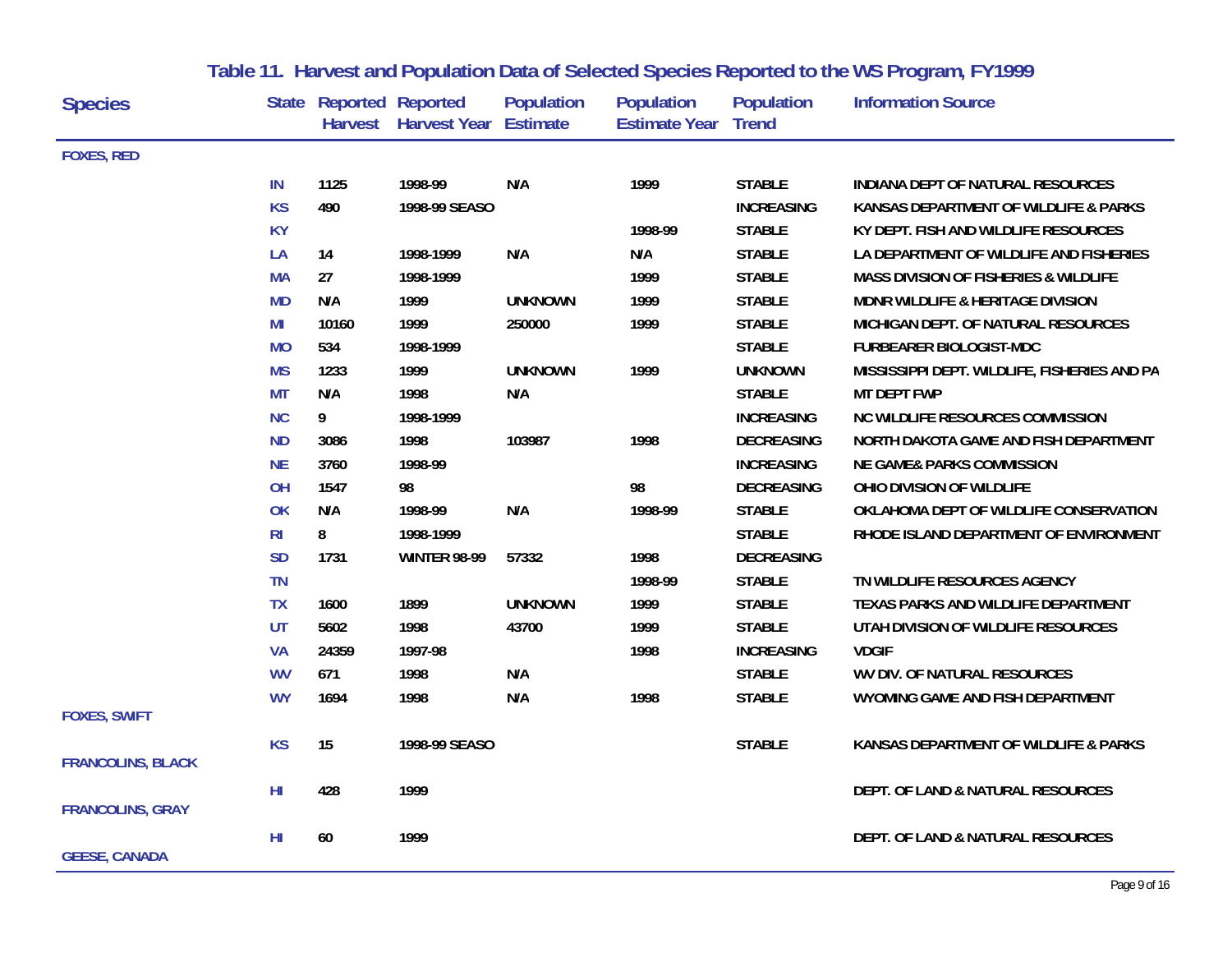| <b>Species</b>                                            |           | <b>State Reported Reported</b> | Harvest Harvest Year | <b>Population</b><br>Estimate | <b>Population</b><br><b>Estimate Year</b> | <b>Population</b><br><b>Trend</b> | <b>Information Source</b>               |
|-----------------------------------------------------------|-----------|--------------------------------|----------------------|-------------------------------|-------------------------------------------|-----------------------------------|-----------------------------------------|
| <b>GEESE, CANADA</b>                                      |           |                                |                      |                               |                                           |                                   |                                         |
|                                                           | <b>AK</b> | 10165                          | 1998                 |                               |                                           |                                   | U.S. FISH & WILDLIFE SERVICE            |
|                                                           | <b>GA</b> | 11000                          | 1999                 | 40000                         | 1999                                      | <b>STABLE</b>                     | GA. DEPT. OF NATURAL RESOURCES          |
|                                                           | IL        | 72100                          | 1998-99              | 111800                        | 1998-99                                   | <b>INCREASING</b>                 | <b>WATERFOWL BIOLOGIST - IDNR</b>       |
|                                                           | <b>KY</b> | 6800                           | 1998-99              | 46000                         | 1998-99                                   | <b>INCREASING</b>                 | KY DEPT. FISH AND WILDLIFE RESOURCES    |
|                                                           | <b>NJ</b> | 19400                          | 1999                 | 82000                         | 1999                                      | <b>INCREASING</b>                 | NJ DIVISION OF FISH, GAME AND WILDLIFE  |
|                                                           | <b>NY</b> |                                |                      | 159000                        | 1999                                      | <b>INCREASING</b>                 | NYS DEPARTMENT OF ENVIRONMENTAL CONSER  |
|                                                           | PA        | 127002                         | 98-99                | 250000                        | 1999                                      | <b>INCREASING</b>                 | PENNSYLVANIA GAME COMMISSION            |
|                                                           | <b>TN</b> | 10000                          | 1998-99              | 58000                         | 1998-99                                   | <b>STABLE</b>                     | TN WILDLIFE RESOURCES AGENCY            |
|                                                           | <b>VA</b> | 25900                          | 1997-98              | 254000                        | 1998                                      | <b>INCREASING</b>                 | <b>VDGIF</b>                            |
|                                                           | <b>WA</b> |                                |                      |                               | 1997                                      | <b>INCREASING</b>                 | <b>U.S. FISH &amp; WILDLIFE SERVICE</b> |
| <b>GOATS, FERAL</b>                                       | <b>WV</b> | 6300                           | 1998                 | 24000                         | 1998                                      | <b>STABLE</b>                     | WVDNR AND US FISH & WILDLIFE SERVICE    |
| <b>GULLS, CALIFORNIA</b>                                  | HI        | 1483                           | 1999                 |                               |                                           |                                   | DEPT. OF LAND & NATURAL RESOURCES       |
|                                                           | <b>WA</b> |                                |                      |                               | 1997                                      | <b>INCREASING</b>                 | <b>U.S. FISH &amp; WILDLIFE SERVICE</b> |
| <b>GULLS, GREAT BLACK-BACKED</b><br><b>GULLS, HERRING</b> | <b>NY</b> |                                |                      | 14400                         | 1996                                      | <b>STABLE</b>                     | NYS DEPARTMENT OF ENVIRONMENTAL CONSER  |
|                                                           | NJ        |                                | 1999                 | 6800                          | 1995                                      | <b>STABLE</b>                     | NJ DIVISION OF FISH, GAME AND WILDLIFE  |
| <b>GULLS, LAUGHING</b>                                    | <b>NY</b> |                                |                      | 20398                         | 1996                                      | <b>STABLE</b>                     | NYS DEPARTMENT OF ENVIRONMENTAL CONSER  |
| <b>GULLS, RING-BILLED</b>                                 | <b>NJ</b> |                                | 1999                 | 39000                         | 1995                                      | <b>STABLE</b>                     | NJ DIVISION OF FISH, GAME AND WILDLIFE  |
|                                                           | $\sf ID$  |                                |                      |                               | 1998                                      | <b>STABLE</b>                     | USGS, BBS                               |
|                                                           | <b>NY</b> |                                |                      | 241000                        | 1996                                      | <b>INCREASING</b>                 | NYS DEPARTMENT OF ENVIRONMENTAL CONSER  |
|                                                           | <b>WA</b> |                                |                      |                               | 1997                                      | <b>INCREASING</b>                 | U.S. FISH & WILDLIFE SERVICE            |
| <b>HERONS, BLACK-CROWNED NIGHT</b>                        |           |                                |                      |                               |                                           |                                   |                                         |
| <b>HERONS, GREAT BLUE</b>                                 | <b>WA</b> |                                |                      |                               | 1997                                      | <b>INCREASING</b>                 | U.S. FISH & WILDLIFE SERVICE            |
|                                                           | ID        |                                |                      |                               | 1998                                      | <b>STABLE</b>                     | USGS, BBS                               |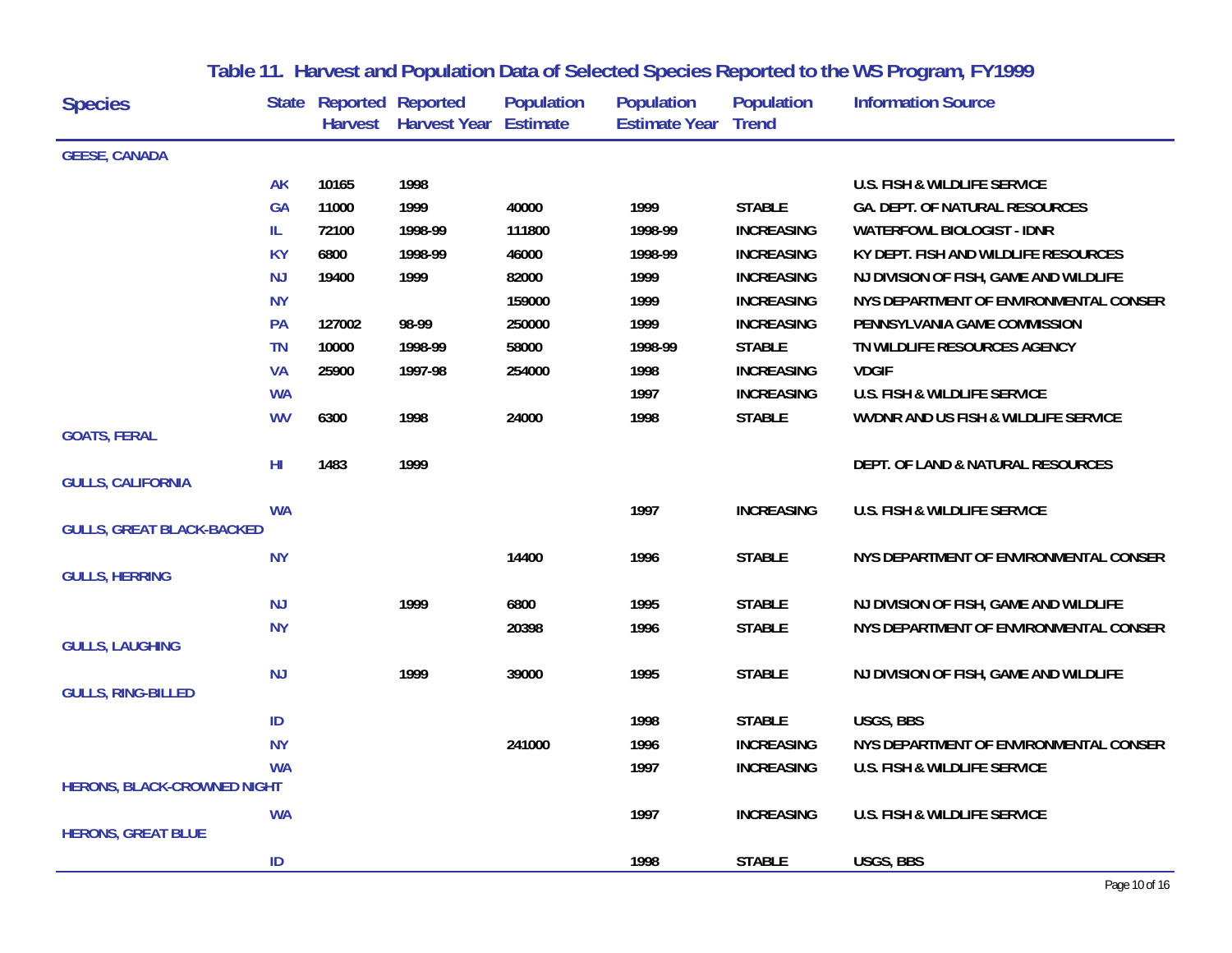| <b>Species</b>                  |           | <b>State Reported Reported</b> | Harvest Harvest Year Estimate | <b>Population</b>  | <b>Population</b><br><b>Estimate Year Trend</b> | <b>Population</b> | <b>Information Source</b>                         |
|---------------------------------|-----------|--------------------------------|-------------------------------|--------------------|-------------------------------------------------|-------------------|---------------------------------------------------|
| <b>HERONS, GREAT BLUE</b>       |           |                                |                               |                    |                                                 |                   |                                                   |
|                                 | <b>WA</b> |                                |                               |                    | 1997                                            | <b>STABLE</b>     | U.S. FISH & WILDLIFE SERVICE                      |
| <b>HOGS, FERAL</b>              |           |                                |                               |                    |                                                 |                   |                                                   |
|                                 | FL.       | 58291                          | 1999                          | <b>NO ESTIMATE</b> | 1999                                            | <b>STABLE</b>     | FL FISH & WILDLIFE CONSERVATION COMM              |
|                                 | GU        | 133                            | 1999                          | <b>UNKNOWN</b>     | 1999                                            | <b>UNKNOWN</b>    | <b>GU DIV OF AQUATIC &amp; WILDLIFE RESOURCES</b> |
|                                 | HI.       | 1165                           | 1999                          |                    |                                                 |                   | DEPT. OF LAND & NATURAL RESOURCES                 |
| <b>LIONS, MOUNTAIN (COUGAR)</b> |           |                                |                               |                    |                                                 |                   |                                                   |
|                                 | <b>AR</b> | <b>NO LEGA</b>                 | 1998                          |                    |                                                 | N/A               | ARKANSAS GAME & FISH COMMISSION                   |
|                                 | <b>AZ</b> | 342                            | 1998                          | 25000              | 1998                                            | <b>STABLE</b>     | ARIZONA GAME & FISH DEPARTMENT                    |
|                                 | CA        | $20\,$                         | 1998-99                       | 4,000-6,000        | 1998-99                                         | <b>INCREASING</b> | DEPARTMENT OF FISH AND GAME                       |
|                                 | CO        | 402                            | 1998                          | <b>UNKNOWN</b>     | 1998                                            | <b>UNKNOWN</b>    | <b>COLORADO DIVISION OF WILDLIFE</b>              |
|                                 | ID        | 769                            | 1998-99                       |                    | 1999                                            | <b>STABLE</b>     | <b>IDFG</b>                                       |
|                                 | <b>MT</b> | N/A                            | 1998                          | N/A                |                                                 | <b>DECREASING</b> | <b>MT DEPT FWP</b>                                |
|                                 | <b>NM</b> | 152                            | 1998-1999                     | 2100 +/-15%***     | 1999                                            | <b>STABLE</b>     | NEW MEXICO DEPARTMENT OF GAME & FISH              |
|                                 | <b>NV</b> | 140                            | 1998-99                       | 3000               | 1998-99                                         | <b>DECREASING</b> | NEVADA DIVISION OF WILDLIFE                       |
|                                 | <b>OR</b> | 152                            | 1998                          | $\star\star\star$  | 1998                                            | <b>INCREASING</b> | OREGON DEPT OF FISH & WILDLIFE (ODF&W)            |
|                                 | <b>TX</b> | 81                             | 1998                          | <b>UNKNOWN</b>     | 1999                                            | <b>STABLE</b>     | TEXAS PARKS AND WILDLIFE DEPARTMENT               |
|                                 | <b>UT</b> | 374                            | 1999                          | 2900               | 1999                                            | <b>INCREASING</b> | UTAH DIVISION OF WILDLIFE RESOURCES               |
|                                 | <b>WA</b> | 184                            | 1998                          | 2400               | 1997                                            | <b>INCREASING</b> | WA DEPT. OF FISH & WIDLIFE                        |
| <b>LYNXES</b>                   | <b>WY</b> | 172                            | 1998                          | N/A                | 1998                                            | <b>INCREASING</b> | WYOMING GAME AND FISH DEPARTMENT                  |
|                                 |           |                                |                               |                    |                                                 |                   |                                                   |
| <b>MAGPIES, BLACK-BILLED</b>    | <b>AK</b> | 2602                           | 1998                          |                    |                                                 |                   | AK DEPT OF FISH & GAME                            |
|                                 | ID        |                                |                               |                    | 1998                                            | <b>STABLE</b>     | USGS, BBS                                         |
|                                 | <b>WA</b> |                                |                               |                    | 1997                                            | <b>STABLE</b>     | U.S. FISH & WILDLIFE SERVICE                      |
| <b>MALLARDS</b>                 |           |                                |                               |                    |                                                 |                   |                                                   |
|                                 | IL        | 227900                         | 1998-99                       |                    | 1998-99                                         | <b>STABLE</b>     | <b>WATERFOWL BIOLOGIST - IDNR</b>                 |
| <b>MARMOTS/WOODCHUCKS (ALL)</b> |           |                                |                               |                    |                                                 |                   |                                                   |
|                                 | ID        |                                |                               |                    | 1999                                            | <b>STABLE</b>     | IDFG, ID WS                                       |
| <b>MINKS</b>                    | <b>WV</b> | N/A                            | 1998                          | N/A                |                                                 | <b>STABLE</b>     | <b>WV DIV. OF NATURAL RESOURCES</b>               |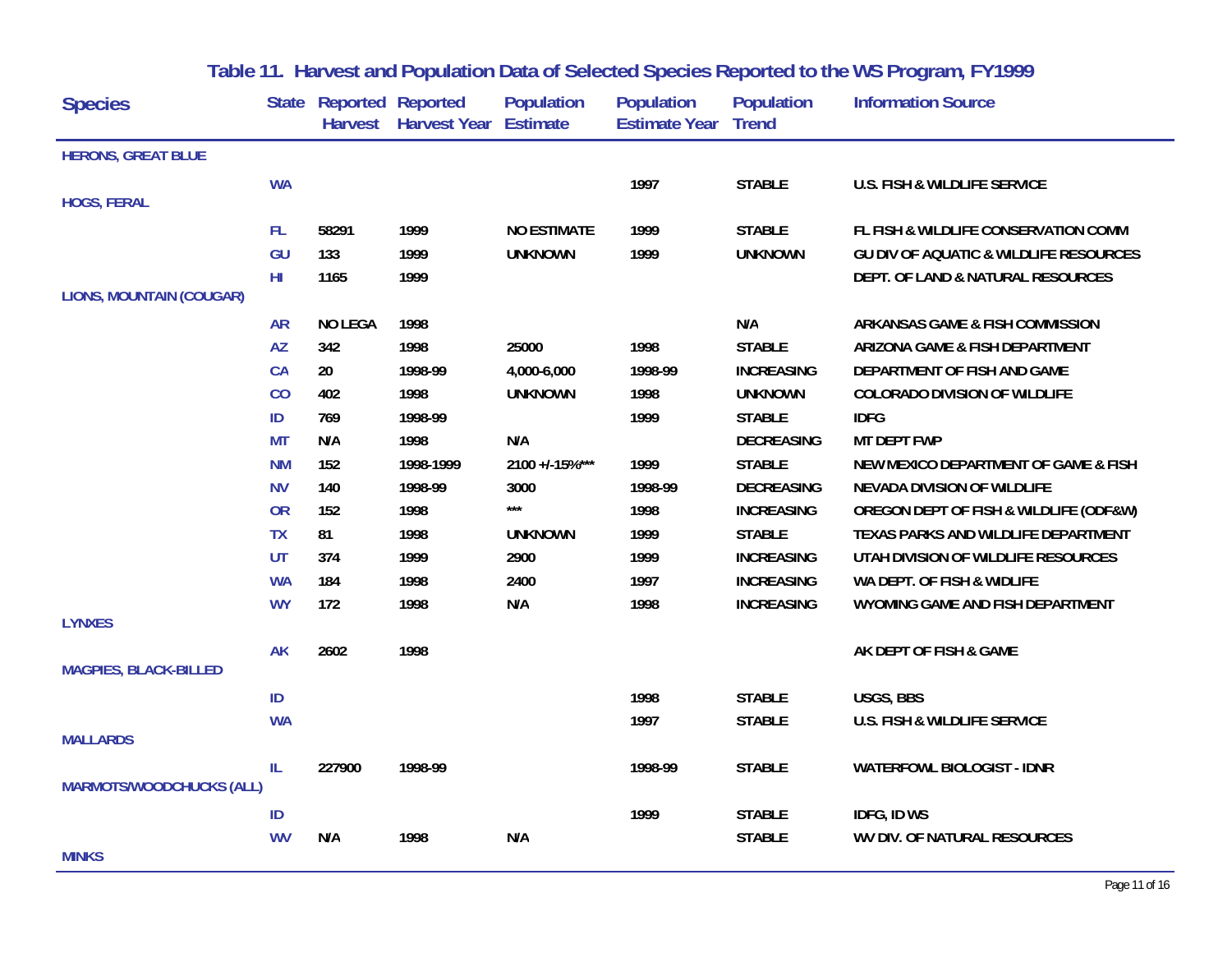| <b>Species</b>             |           | <b>State Reported Reported</b> | Harvest Harvest Year Estimate | <b>Population</b> | <b>Population</b><br><b>Estimate Year Trend</b> | <b>Population</b> | <b>Information Source</b>               |
|----------------------------|-----------|--------------------------------|-------------------------------|-------------------|-------------------------------------------------|-------------------|-----------------------------------------|
| <b>MINKS</b>               |           |                                |                               |                   |                                                 |                   |                                         |
|                            | <b>CA</b> | 13                             | 1998-99                       | 23,000-47,000     | 1998-99                                         | <b>STABLE</b>     | DEPARTMENT OF FISH AND GAME             |
|                            | <b>DE</b> |                                | 1999                          | N/A               | 1999                                            | <b>STABLE</b>     | <b>DELAWARE FISH &amp; WILDLIFE</b>     |
|                            | IA        | 14687                          | 1998-99                       |                   |                                                 | <b>STABLE</b>     | <b>FURBEARER BIOLOGIST IDNR</b>         |
|                            | IN        | 2230                           | 1998-99                       | N/A               | 1999                                            | <b>STABLE</b>     | INDIANA DEPT OF NATURAL RESOURCES       |
|                            | <b>KS</b> | 419                            | 1998-99 SEASO                 |                   |                                                 | <b>STABLE</b>     | KANSAS DEPARTMENT OF WILDLIFE & PARKS   |
|                            | <b>MD</b> | N/A                            | 1999                          | <b>UNKNOWN</b>    | 1999                                            | <b>INCREASING</b> | MDNR WILDLIFE & HERITAGE DIVISION       |
|                            | <b>MO</b> | 1561                           | 1998-1999                     |                   |                                                 | <b>STABLE</b>     | <b>FURBEARER BIOLOGIST-MDC</b>          |
|                            | <b>ND</b> | 843                            | 1998                          | 28959             | 1998                                            | <b>INCREASING</b> | NORTH DAKOTA GAME AND FISH DEPARTMENT   |
|                            | <b>NE</b> | 3057                           | 1998-99                       |                   |                                                 | <b>STABLE</b>     | <b>NE GAME&amp; PARKS COMMISSION</b>    |
|                            | <b>NV</b> | 17                             | 1998-99                       |                   | 1998-99                                         | <b>STABLE</b>     | NEVADA DIVISION OF WILDLIFE             |
| <b>MONGOOSES, INDIAN</b>   | <b>WV</b> | 21                             | 1998                          | N/A               |                                                 | <b>STABLE</b>     | WV DIV. OF NATURAL RESOURCES            |
| <b>MOORHENS, COMMON</b>    | HI        | 135                            | 1999                          |                   |                                                 |                   | HI DEPT. OF HEALTH                      |
|                            | HI        |                                |                               | 300               | 1999                                            | <b>STABLE</b>     | <b>U.S. FISH &amp; WILDLIFE SERVICE</b> |
| <b>MOOSE</b>               | <b>NH</b> | 406                            | 1999                          | 9600              | 1999                                            | <b>STABLE</b>     | NH FISH AND GAME DEPARTMENT             |
| <b>MUSKRATS, Z-(OTHER)</b> |           |                                |                               |                   |                                                 |                   |                                         |
|                            | CA        | 6633                           | 1998-99                       | 22,000-112,000    | 1998-99                                         | <b>STABLE</b>     | DEPARTMENT OF FISH AND GAME             |
|                            | <b>CT</b> | 2216                           | 1998-1999                     | 200000            | 1998-1999                                       | <b>DECREASING</b> | CT DEPARTMENT OF ENVIRONMENTAL PROTECTI |
|                            | <b>DE</b> | 16800                          | 1999                          | N/A               | 1999                                            | <b>STABLE</b>     | <b>DELAWARE FISH &amp; WILDLIFE</b>     |
|                            | IA        | 99246                          | 1998-99                       |                   |                                                 | <b>DECREASING</b> | <b>FURBEARER BIOLOGIST IDNR</b>         |
|                            | IN        | 3821                           | 1998-99                       | N/A               | 1999                                            | <b>STABLE</b>     | INDIANA DEPT OF NATURAL RESOURCES       |
|                            | <b>KS</b> | 7444                           | 1998-99 SEASO                 |                   |                                                 | <b>STABLE</b>     | KANSAS DEPARTMENT OF WILDLIFE & PARKS   |
|                            | LA        | 607                            | 1998-1999                     | N/A               | N/A                                             | <b>STABLE</b>     | LA DEPARTMENT OF WILDLIFE AND FISHERIES |
|                            | <b>MA</b> | 1017                           | 1998-1999                     |                   | 1999                                            | <b>STABLE</b>     | MASS DIVISION OF FISHERIES & WILDLIFE   |
|                            | <b>MD</b> | N/A                            | 1999                          | <b>UNKNOWN</b>    | 1999                                            | <b>STABLE</b>     | MDNR WILDLIFE & HERITAGE DIVISION       |
|                            | <b>MO</b> | 7621                           | 1998-1999                     |                   |                                                 | <b>STABLE</b>     | <b>FURBEARER BIOLOGIST-MDC</b>          |
|                            | <b>ND</b> | 95045                          | 1998                          | 1548201           | 1998                                            | <b>INCREASING</b> | NORTH DAKOTA GAME AND FISH DEPARTMENT   |
|                            | <b>NE</b> | 40351                          | 1998-99                       |                   |                                                 | <b>STABLE</b>     | <b>NE GAME&amp; PARKS COMMISSION</b>    |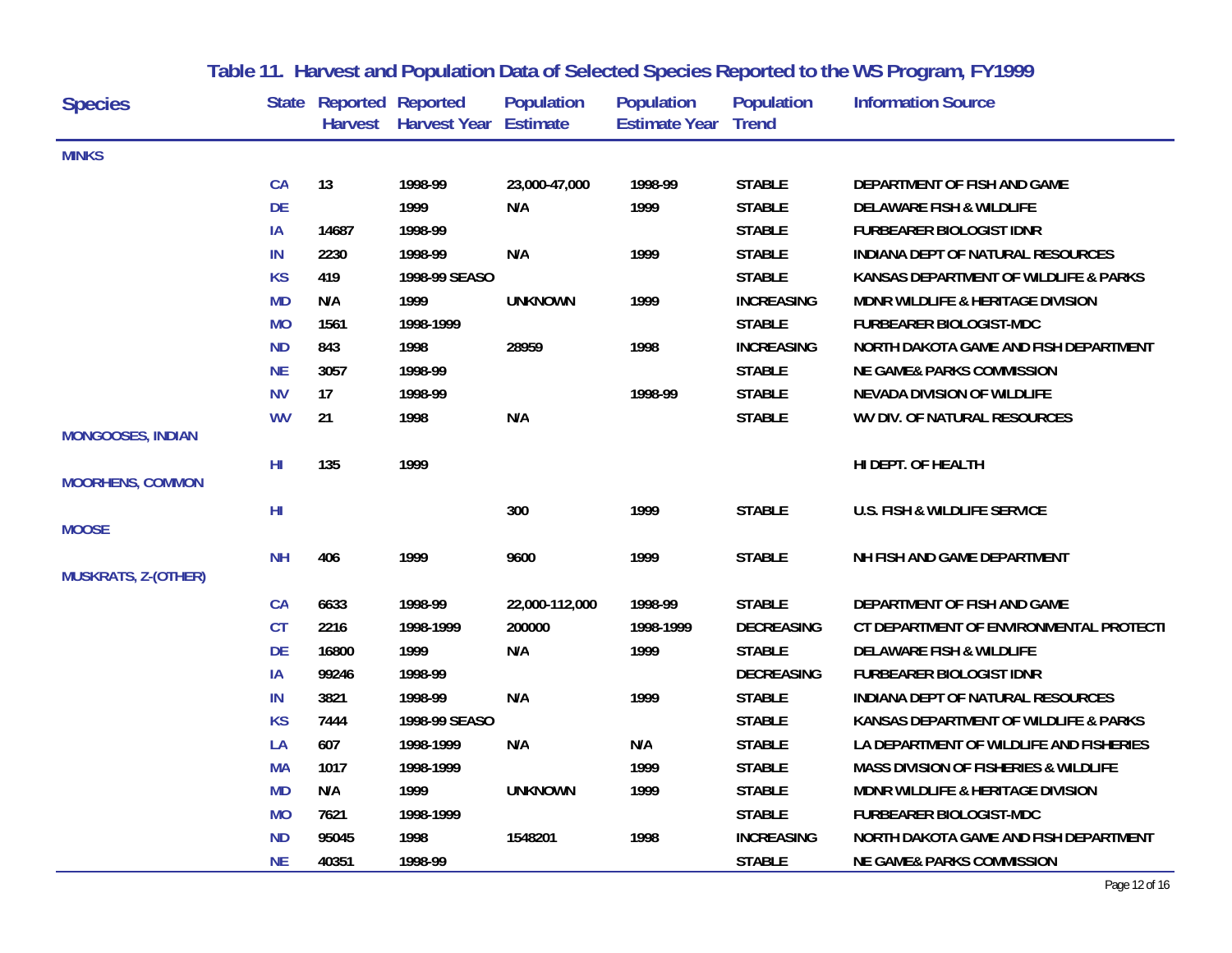| <b>Species</b>             |                | <b>State Reported Reported</b> | Harvest Harvest Year Estimate | <b>Population</b> | <b>Population</b><br><b>Estimate Year Trend</b> | <b>Population</b> | <b>Information Source</b>                       |
|----------------------------|----------------|--------------------------------|-------------------------------|-------------------|-------------------------------------------------|-------------------|-------------------------------------------------|
| <b>MUSKRATS, Z-(OTHER)</b> |                |                                |                               |                   |                                                 |                   |                                                 |
|                            | <b>NM</b>      | 34                             | 1998-1999                     | N/A               | 1999                                            | <b>DECREASE</b>   | <b>NEW MEXICO DEPARTMENT OF GAME &amp; FISH</b> |
|                            | <b>NV</b>      | 3415                           | 1998-99                       |                   | 1998-99                                         | <b>NCREASING</b>  | <b>NEVADA DIVISION OF WILDLIFE</b>              |
|                            | R <sub>l</sub> | 512                            | 1998-1999                     |                   |                                                 | <b>STABLE</b>     | RHODE ISLAND DEPARTMENT OF ENVIRONMENT          |
|                            | <b>WV</b>      | 2833                           | 1998                          | N/A               |                                                 | <b>STABLE</b>     | <b>WV DIV. OF NATURAL RESOURCES</b>             |
| <b>NUTRIAS</b>             |                |                                |                               |                   |                                                 |                   |                                                 |
|                            | LA             | 114646                         | 1998-1999                     | N/A               | N/A                                             | <b>STABLE</b>     | LA DEPARTMENT OF WILDLIFE AND FISHERIES         |
|                            | <b>MD</b>      | N/A                            | 1999                          | <b>UNKNOWN</b>    | 1999                                            | <b>STABLE</b>     | MDNR WILDLIFE & HERITAGE DIVISION               |
|                            | <b>TX</b>      | 3416                           | 1899                          | <b>UNKNOWN</b>    | 1999                                            | <b>STABLE</b>     | TEXAS PARKS AND WILDLIFE DEPARTMENT             |
| <b>OPOSSUMS, VIRGINIA</b>  |                |                                |                               |                   |                                                 |                   |                                                 |
|                            | CA             | 292                            | 1998-99                       | 33,000-517,000    | 1998-99                                         | <b>STABLE</b>     | DEPARTMENT OF FISH AND GAME                     |
|                            | <b>DE</b>      | 235                            | 1999                          | N/A               | 1999                                            | <b>STABLE</b>     | <b>DELAWARE FISH &amp; WILDLIFE</b>             |
|                            | IA             | 5282                           | 1998-99                       |                   |                                                 | <b>INCREASING</b> | <b>FURBEARER BIOLOGIST IDNR</b>                 |
|                            | IN             | 3844                           | 1998-99                       | N/A               | 1999                                            | <b>STABLE</b>     | INDIANA DEPT OF NATURAL RESOURCES               |
|                            | <b>KS</b>      | 26511                          | 1998-99 SEASO                 |                   |                                                 | <b>STABLE</b>     | KANSAS DEPARTMENT OF WILDLIFE & PARKS           |
|                            | <b>MD</b>      | N/A                            | 1999                          | <b>UNKNOWN</b>    | 1999                                            | <b>INCREASING</b> | <b>MDNR WILDLIFE &amp; HERITAGE DIVISION</b>    |
|                            | <b>MO</b>      | 5951                           | 1998-1999                     |                   |                                                 | <b>STABLE</b>     | FURBEARER BIOLOGIST-MDC                         |
|                            | <b>NE</b>      | 19223                          | 1998-99                       |                   |                                                 | <b>INCREASING</b> | <b>NE GAME&amp; PARKS COMMISSION</b>            |
|                            | <b>TX</b>      | 12359                          | 1899                          | <b>UNKNOWN</b>    | 1999                                            | <b>STABLE</b>     | TEXAS PARKS AND WILDLIFE DEPARTMENT             |
|                            | <b>WV</b>      | 1201                           | 1998                          | N/A               |                                                 | <b>STABLE</b>     | WV DIV. OF NATURAL RESOURCES                    |
| <b>OTTERS, RIVER</b>       |                |                                |                               |                   |                                                 |                   |                                                 |
|                            | <b>DE</b>      | 61                             | 1999                          | N/A               | 1999                                            | <b>STABLE</b>     | <b>DELAWARE FISH &amp; WILDLIFE</b>             |
|                            | <b>GA</b>      | 1050                           | 1999                          |                   | 1999                                            | <b>STABLE</b>     | <b>GA. DEPT. OF NATURAL RESOURCES</b>           |
|                            | LA             | 2483                           | 1998-1999                     | N/A               | N/A                                             | <b>STABLE</b>     | LA DEPARTMENT OF WILDLIFE AND FISHERIES         |
|                            | <b>MD</b>      | N/A                            | 1999                          | <b>UNKNOWN</b>    | 1999                                            | <b>STABLE</b>     | MDNR WILDLIFE & HERITAGE DIVISION               |
|                            | <b>MO</b>      | 852                            | 1998-1999                     |                   |                                                 | <b>STABLE</b>     | <b>FURBEARER BIOLOGIST-MDC</b>                  |
|                            | <b>MS</b>      | <b>UNKNOW</b>                  | 1999                          | <b>UNKNOWN</b>    | 1999                                            | <b>UNKNOWN</b>    | MISSISSIPPI DEPT. WILDLIFE, FISHERIES AND PA    |
|                            | WI             | 2704                           | 1998                          | 13500             | 1998                                            | <b>STABLE</b>     | <b>WDNR</b>                                     |
| PHEASANTS, RING-NECKED     |                |                                |                               |                   |                                                 |                   |                                                 |
| PIGEONS, FERAL (ROCK DOVE) | HI             | 297                            | 1999                          |                   |                                                 |                   | DEPT. OF LAND & NATURAL RESOURCES               |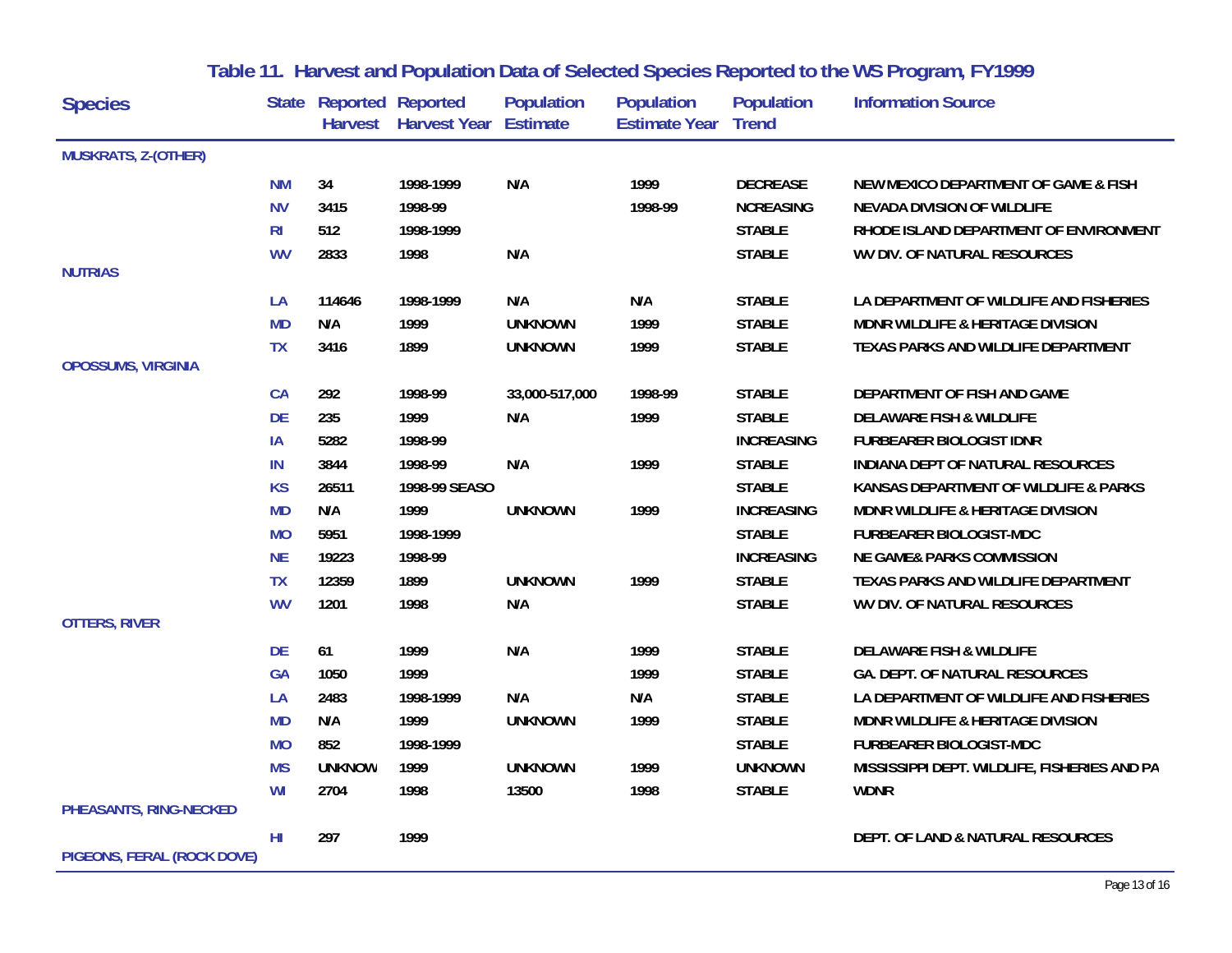| <b>Species</b>             |           | State Reported Reported | Harvest Harvest Year Estimate | <b>Population</b>  | <b>Population</b><br><b>Estimate Year Trend</b> | <b>Population</b> | <b>Information Source</b>               |
|----------------------------|-----------|-------------------------|-------------------------------|--------------------|-------------------------------------------------|-------------------|-----------------------------------------|
| PIGEONS, FERAL (ROCK DOVE) |           |                         |                               |                    |                                                 |                   |                                         |
|                            | ID        |                         |                               |                    | 1998                                            | <b>INCREASING</b> | USGS, BBS                               |
|                            | <b>WA</b> |                         |                               |                    | 1997                                            | <b>STABLE</b>     | <b>U.S. FISH &amp; WILDLIFE SERVICE</b> |
| <b>RABBITS, COTTONTAIL</b> |           |                         |                               |                    |                                                 |                   |                                         |
|                            | <b>WV</b> | 528307                  | 1985-1986                     | N/A                |                                                 | <b>STABLE</b>     | WV DIV. OF NATURAL RESOURCES            |
| <b>RACCOONS</b>            |           |                         |                               |                    |                                                 |                   |                                         |
|                            | <b>CA</b> | 459                     | 1998-99                       | 29,000-86,000      | 1998-99                                         | <b>STABLE</b>     | DEPARTMENT OF FISH AND GAME             |
|                            | DE        | 1686                    | 1999                          | N/A                | 1999                                            | <b>STABLE</b>     | <b>DELAWARE FISH &amp; WILDLIFE</b>     |
|                            | FL.       | 20539                   | 1999                          | <b>NO ESTIMATE</b> | 1999                                            | <b>STABLE</b>     | FL FISH & WILDLIFE CONSERVATION COMM    |
|                            | IA        | 106430                  | 1998-99                       |                    |                                                 | <b>INCREASING</b> | <b>FURBEARER BIOLOGIST IDNR</b>         |
|                            | ID        | 680                     | 1997-98                       |                    | 1999                                            | <b>STABLE</b>     | <b>IDFG</b>                             |
|                            | IL.       | 163320                  | 1998-99                       |                    | 1998-99                                         | <b>INCREASING</b> | <b>FURBEARER BIOLOGIST - IDNR</b>       |
|                            | IN        | 134527                  | 1998-99                       | N/A                | 1999                                            | <b>STABLE</b>     | INDIANA DEPT OF NATURAL RESOURCES       |
|                            | <b>KS</b> | 71709                   | 1998-99 SEASO                 |                    |                                                 | <b>STABLE</b>     | KANSAS DEPARTMENT OF WILDLIFE & PARKS   |
|                            | LA        | 15441                   | 1998-1999                     | N/A                | N/A                                             | <b>INCREASING</b> | LA DEPARTMENT OF WILDLIFE AND FISHERIES |
|                            | <b>MD</b> | N/A                     | 1999                          | <b>UNKNOWN</b>     | 1999                                            | <b>INCREASING</b> | MDNR WILDLIFE & HERITAGE DIVISION       |
|                            | <b>MO</b> | 107267                  | 1998-1999                     |                    |                                                 | <b>STABLE</b>     | FURBEARER BIOLOGIST-MDC                 |
|                            | <b>ND</b> | 10656                   | 1998                          | 97207              | 1998                                            | <b>STABLE</b>     | NORTH DAKOTA GAME AND FISH DEPARTMENT   |
|                            | <b>NE</b> | 174238                  | 1998-99                       |                    |                                                 | <b>INCREASING</b> | <b>NE GAME&amp; PARKS COMMISSION</b>    |
|                            | <b>NM</b> | 216                     | 1998-1999                     | N/A                | 1999                                            | <b>STABLE</b>     | NEW MEXICO DEPARTMENT OF GAME & FISH    |
|                            | <b>NV</b> | 11                      | 1998-99                       |                    | 1998-99                                         | <b>STABLE</b>     | NEVADA DIVISION OF WILDLIFE             |
|                            | OH        | 105014                  | 98                            |                    | 98                                              | <b>INCREASING</b> | OHIO DIVISION OF WILDLIFE               |
|                            | <b>SD</b> | 15793                   | <b>WINTER 98-99</b>           | 190458             | 1998                                            | <b>INCREASING</b> |                                         |
|                            | <b>TX</b> | 58771                   | 1899                          | <b>UNKNOWN</b>     | 1999                                            | <b>STABLE</b>     | TEXAS PARKS AND WILDLIFE DEPARTMENT     |
|                            | VT        | 239                     | 1999                          |                    |                                                 |                   | <b>VERMONT FISH AND WILDLIFE</b>        |
|                            | <b>WV</b> | 9939                    | 1998                          | N/A                |                                                 | <b>DECREASING</b> | WV DIV. OF NATURAL RESOURCES            |
|                            | <b>WY</b> | 1420                    | 1998                          | N/A                | 1998                                            | <b>STABLE</b>     | WYOMING GAME AND FISH DEPARTMENT        |
| <b>RAVENS, COMMON</b>      |           |                         |                               |                    |                                                 |                   |                                         |
|                            | ID        |                         |                               |                    | 1998                                            | <b>INCREASING</b> | USGS, BBS                               |
|                            | <b>WA</b> |                         |                               |                    | 1997                                            | <b>INCREASING</b> | U.S. FISH & WILDLIFE SERVICE            |
| <b>RINGTAILS</b>           |           |                         |                               |                    |                                                 |                   |                                         |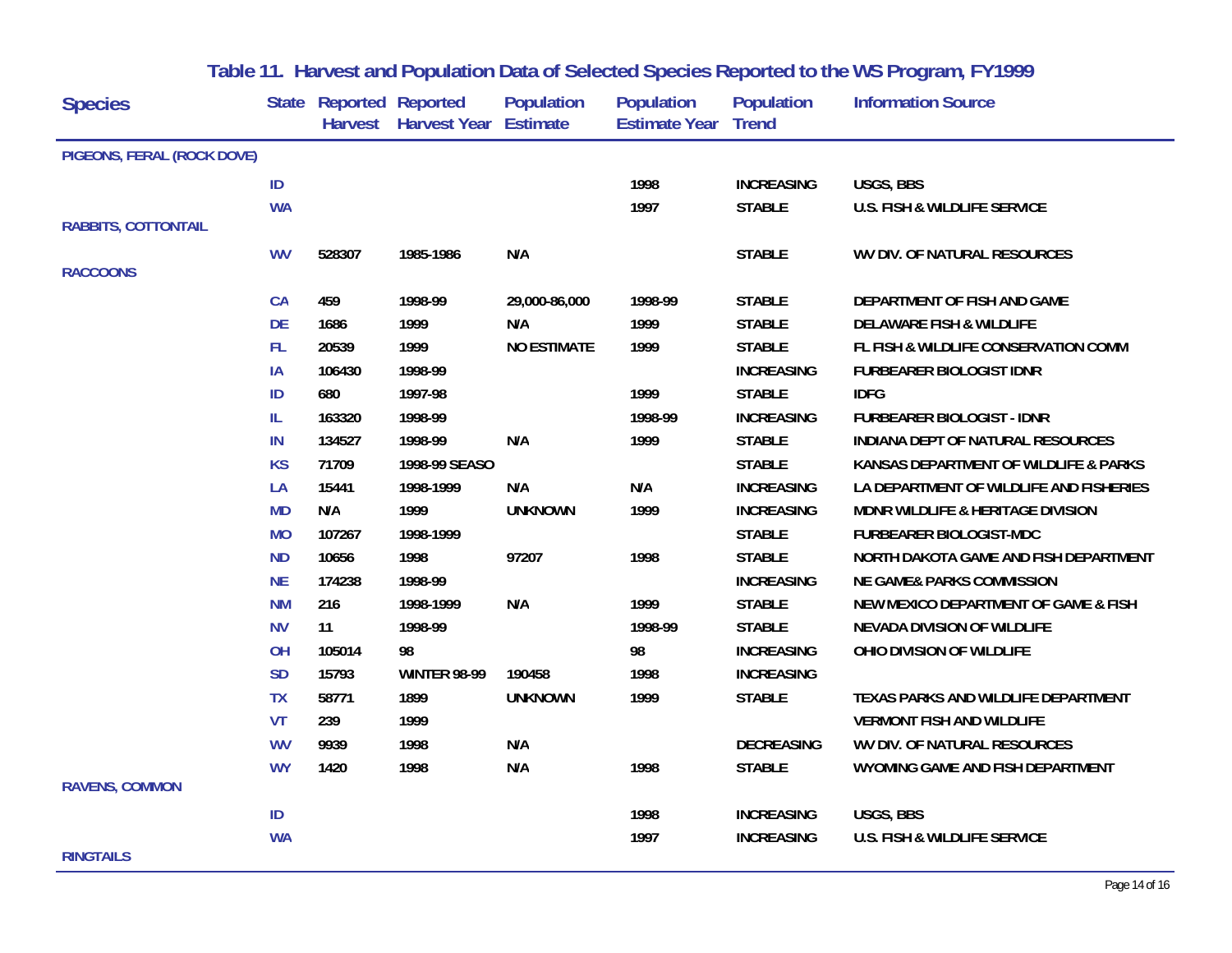| <b>Species</b>                        |           | <b>State Reported Reported</b> | Harvest Harvest Year Estimate | <b>Population</b> | Population<br><b>Estimate Year Trend</b> | <b>Population</b> | <b>Information Source</b>               |
|---------------------------------------|-----------|--------------------------------|-------------------------------|-------------------|------------------------------------------|-------------------|-----------------------------------------|
| <b>RINGTAILS</b>                      |           |                                |                               |                   |                                          |                   |                                         |
|                                       | <b>NV</b> | $\overline{7}$                 | 1998-99                       |                   | 1998-99                                  | <b>STABLE</b>     | NEVADA DIVISION OF WILDLIFE             |
|                                       | <b>TX</b> | 4013                           | 1899                          | <b>UNKNOWN</b>    | 1999                                     | <b>STABLE</b>     | TEXAS PARKS AND WILDLIFE DEPARTMENT     |
| <b>SKUNKS</b>                         |           |                                |                               |                   |                                          |                   |                                         |
|                                       | <b>TX</b> | 8722                           | 1899                          | <b>UNKNOWN</b>    | 1999                                     | <b>STABLE</b>     | TEXAS PARKS AND WILDLIFE DEPARTMENT     |
| <b>SKUNKS, SPOTTED</b>                |           |                                |                               |                   |                                          |                   |                                         |
|                                       | CA        | 11                             | 1998-99                       | 87,000-500,000    | 1998-99                                  | <b>STABLE</b>     | DEPARTMENT OF FISH AND GAME             |
|                                       | <b>NV</b> | 4                              | 1998-99                       |                   | 1998-99                                  | <b>STABLE</b>     | NEVADA DIVISION OF WILDLIFE             |
| <b>SKUNKS, STRIPED</b>                |           |                                |                               |                   |                                          |                   |                                         |
|                                       | <b>CA</b> | 1050                           | 1998-99                       | 103,000-495,000   | 1998-99                                  | <b>STABLE</b>     | DEPARTMENT OF FISH AND GAME             |
|                                       | <b>DE</b> | 18                             | 1999                          | N/A               | 1999                                     | <b>STABLE</b>     | <b>DELAWARE FISH &amp; WILDLIFE</b>     |
|                                       | IA        | 593                            | 1998-99                       |                   |                                          | <b>INCREASING</b> | <b>FURBEARER BIOLOGIST IDNR</b>         |
|                                       | IN        | 108                            | 1998-99                       | N/A               | 1999                                     | <b>STABLE</b>     | INDIANA DEPT OF NATURAL RESOURCES       |
|                                       | <b>KS</b> | 6375                           | 1998-99 SEASO                 |                   |                                          | <b>INCREASING</b> | KANSAS DEPARTMENT OF WILDLIFE & PARKS   |
|                                       | <b>MD</b> | N/A                            | 1999                          | <b>UNKNOWN</b>    | 1999                                     | <b>STABLE</b>     | MDNR WILDLIFE & HERITAGE DIVISION       |
|                                       | <b>MO</b> | 105                            | 1998-1999                     |                   |                                          | <b>STABLE</b>     | <b>FURBEARER BIOLOGIST-MDC</b>          |
|                                       | <b>ND</b> | 487                            | 1998                          | 506659            | 1998                                     | <b>STABLE</b>     | NORTH DAKOTA GAME AND FISH DEPARTMENT   |
|                                       | <b>NE</b> | 10238                          | 1998-99                       |                   |                                          | <b>INCREASING</b> | <b>NE GAME&amp; PARKS COMMISSION</b>    |
|                                       | <b>NM</b> | 56                             | 1998-1999                     | N/A               | 1999                                     | <b>STABLE</b>     | NEW MEXICO DEPARTMENT OF GAME & FISH    |
|                                       | <b>NV</b> | 17                             | 1998-99                       |                   | 1998-99                                  | <b>INCREASING</b> | <b>NEVADA DIVISION OF WILDLIFE</b>      |
|                                       | <b>WV</b> | 40                             | 1998                          | N/A               |                                          | <b>INCREASING</b> | WV DIV. OF NATURAL RESOURCES            |
|                                       | <b>WY</b> | 1289                           | 1998                          | N/A               | 1998                                     | <b>STABLE</b>     | WYOMING GAME AND FISH DEPARTMENT        |
| <b>SNAKES, BROWN TREE</b>             |           |                                |                               |                   |                                          |                   |                                         |
|                                       | GU        | 5123                           | 1999                          | 12,000/acre       | 1999                                     | <b>DECREASING</b> | USGS-BIOLOGICAL RESOURCES DIV           |
| <b>SQUIRRELS, FOX &amp; GRAY</b>      |           |                                |                               |                   |                                          |                   |                                         |
|                                       | <b>WV</b> | 1639331                        | 1985-1986                     | N/A               |                                          | <b>DECREASING</b> | WV DIV. OF NATURAL RESOURCES            |
| <b>STARLINGS, EUROPEAN</b>            |           |                                |                               |                   |                                          |                   |                                         |
|                                       | ID        |                                |                               |                   | 1998                                     | <b>INCREASING</b> | USGS, BBS                               |
|                                       | <b>WA</b> |                                |                               |                   | 1997                                     | <b>STABLE</b>     | <b>U.S. FISH &amp; WILDLIFE SERVICE</b> |
| <b>STILTS, BLACK-NECKED (T&amp;E)</b> |           |                                |                               |                   |                                          |                   |                                         |
|                                       | HI        |                                |                               | 1400              | 1999                                     | <b>STABLE</b>     | <b>U.S. FISH &amp; WILDLIFE</b>         |